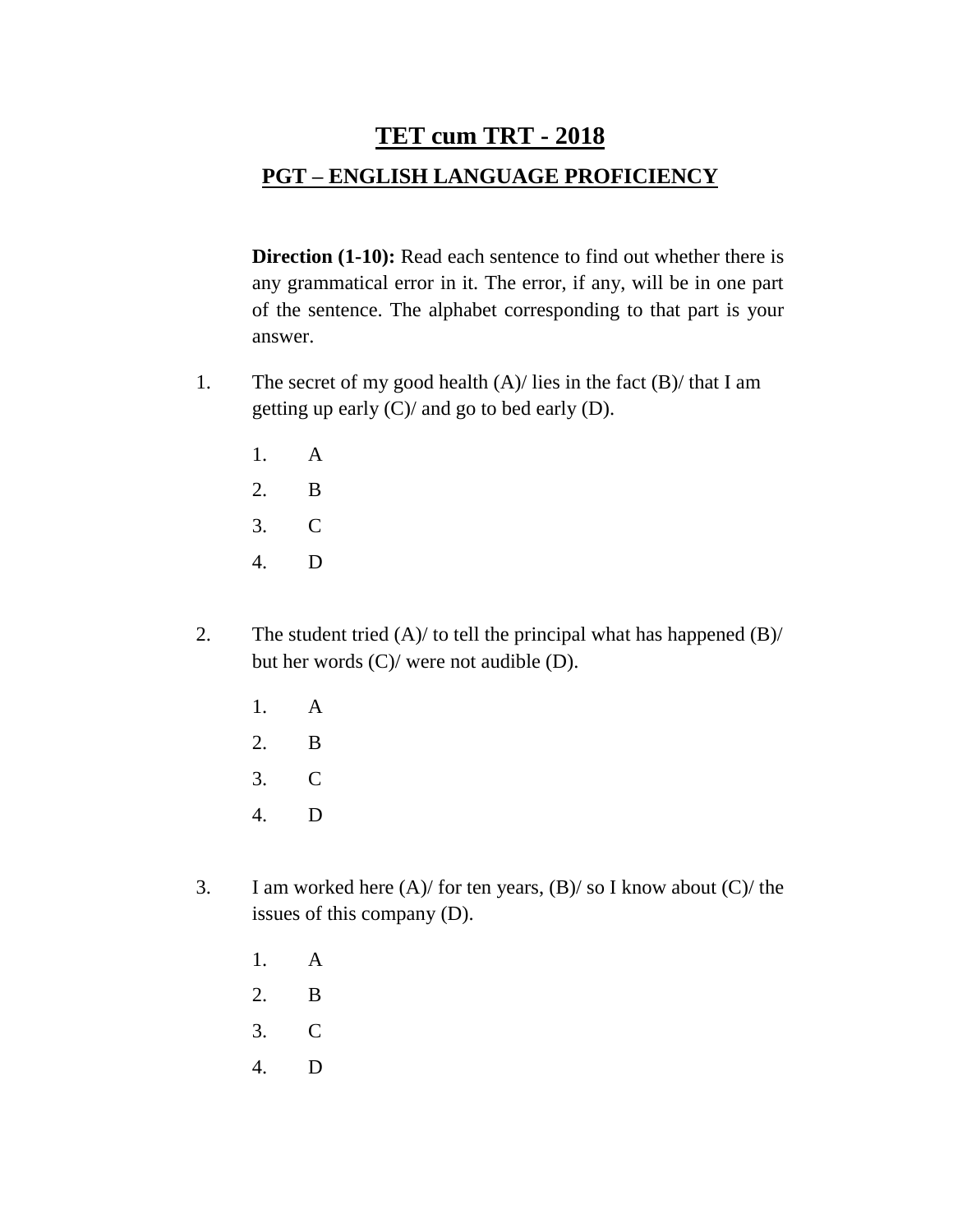- 4. I couldn't recall (A)/ when my mother told me (B)/ about her (C)/ passion for music (D).
	- 1. A
	- 2. B
	- 3. C
	- 4. D
- 5. It's a (A)/ long time (B)/ since we last (C)/met (D).
	- 1. A
	- 2. B
	- 3. C
	- 4. D
- 6. If I would have  $(A)$  / spoken to my father  $(B)$  / as you speak to me (C) / he would have beaten me. (D)
	- 1. A
	- 2. B
	- 3. C
	- 4. D
- 7. A lot of homes  $(A)$  in the area  $(B)$  /have been being  $(C)$  /broken into by burglars (D).
	- 1. A
	- 2. B
	- 3. C
	- 4. D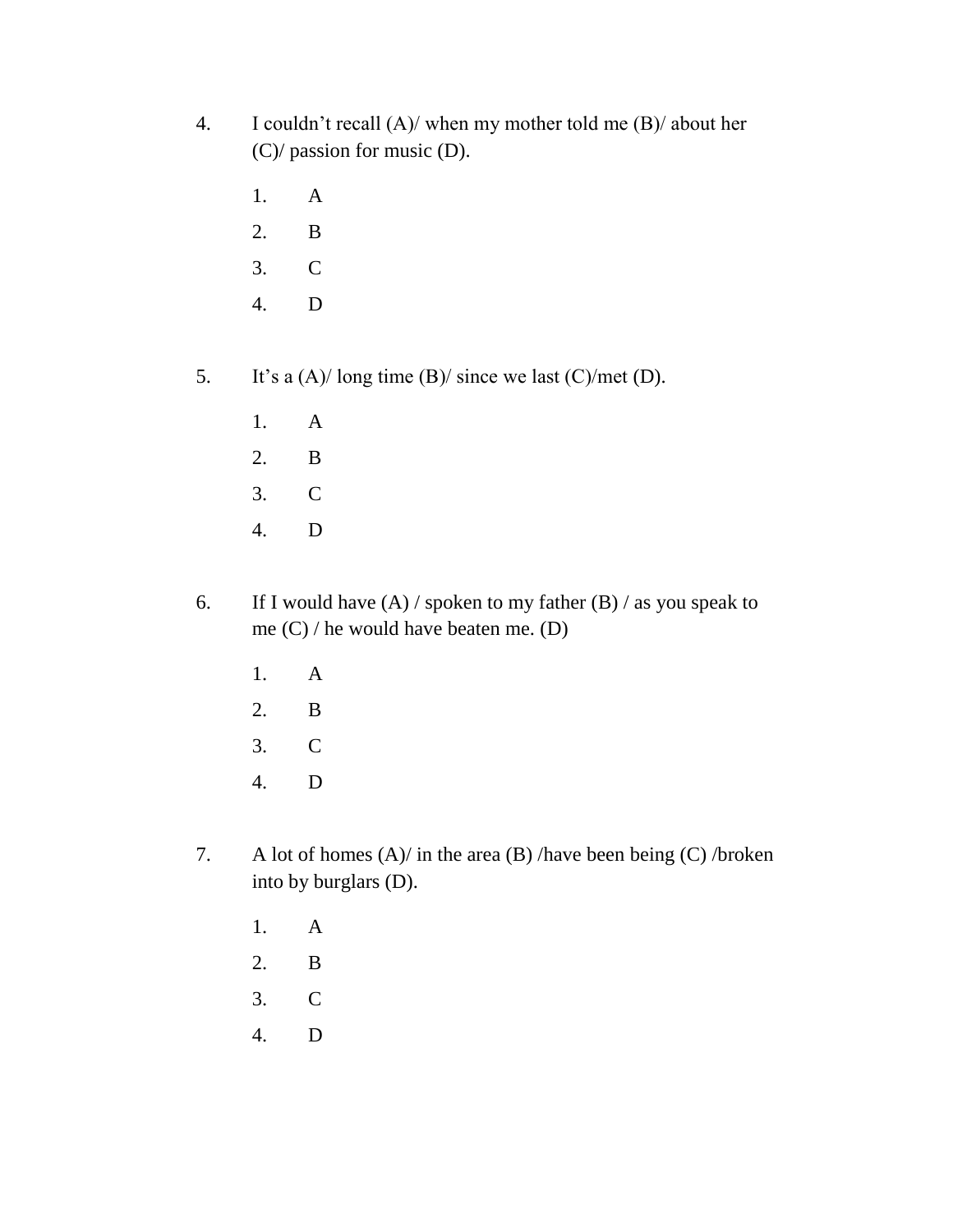- 8. The chairperson (A)/ mentioned us (B)/ that time was (C) /extremely short (D).
	- 1. A
	- 2. B
	- 3. C
	- 4. D
- 9. Diana showed  $(A) / a$  complete  $(B) /$  disregard with  $(C) / her$ safety (D).
	- 1. A
	- 2. B
	- 3. C
	- 4. D
- 10. When I will (A) /give an order, (B) / I will expect it (C) /to be carried out (D).
	- 1. A
	- 2. B
	- 3. C
	- 4. D
- 11. He is adept at music. Here, Music is a/an
	- 1. Common noun
	- 2. Collective noun
	- 3. Abstract noun
	- 4. Material noun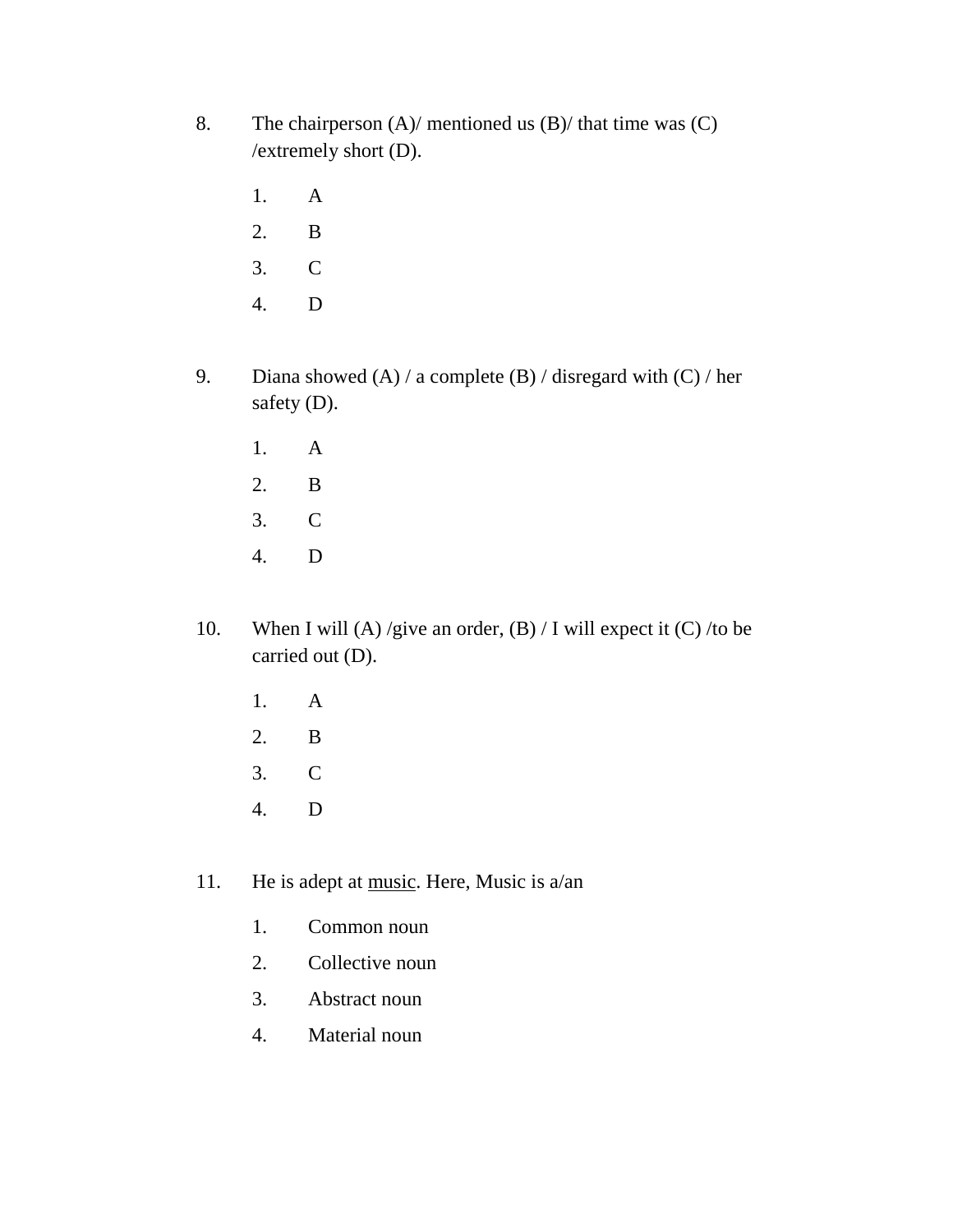12. The next wave of athletes <u>\_\_\_</u> coming.

- 1. are
- 2. is
- 3. have
- 4. being
- 13. Mastering basic reading is an important goal for younger students.

Select the answer choice that identifies the noun in the sentence

- 1. Mastering
- 2. important
- 3. younger
- 4. students
- 14. Which of the following is not true?
	- 1. Abstract nouns are mainly uncountable nouns.
	- 2. Concrete nouns are mainly countable nouns
	- 3. Abstract nouns are mainly countable nouns
	- 4. A common noun refers to a class
- 15. Which of the following question words is used both as possessive pronouns and possessive adjectives?
	- 1. What
	- 2. Whom
	- 3. Whose
	- 4. Where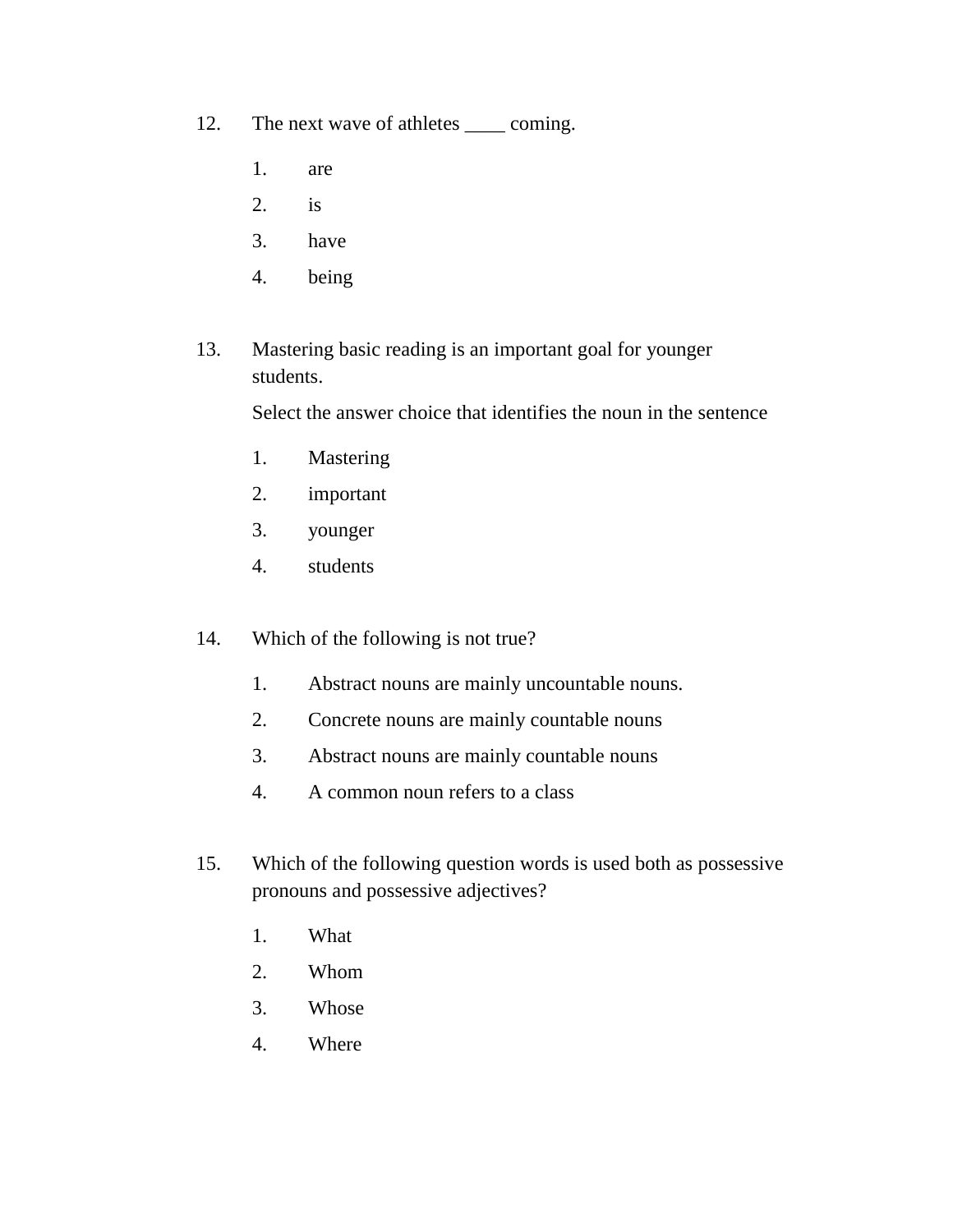- 16. Which of the following options has adjectives in grammatically correct order?
	- 1. Beautiful large old oval electric kettle
	- 2. Old beautiful large electric kettle
	- 3. Kettle old beautiful large electric
	- 4. Electric large oval old beautiful kettle
- 17. Sara sat down \_\_\_\_\_Joe and whispered something in his ear.
	- 1. near to
	- 2. beside
	- 3. besides
	- 4. beside to
- 18. Please, don't lean <u>y</u> my shoulder when I'm reading.
	- 1. at
	- 2. over
	- 3. down
	- 4. beside
- 19. What would you say when you see a car speeding towards your sister in the street.
	- 1. How careless!
	- 2. What speed!
	- 3. Look out!
	- 4. How amazing!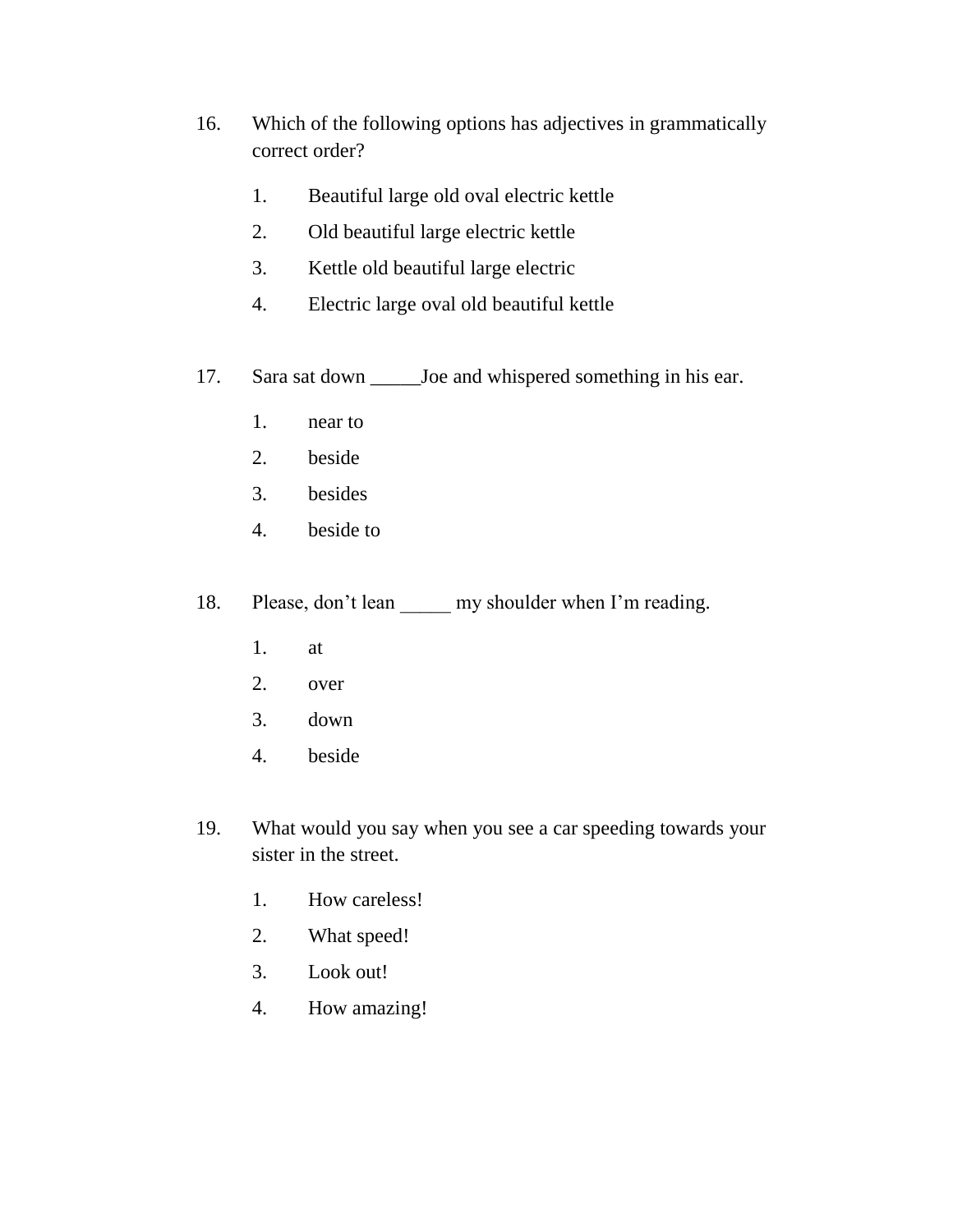20. He can't have made a mistake.

A suitable paraphrase of this sentence is:

- 1. May be he didn't make a mistake.
- 2. I'm certain that he didn't make a mistake.
- 3. He doesn't have right to make mistake
- 4. He doesn't have ability to make mistake.
- 21. The children may have escaped from exploitation.

A suitable paraphrase of this sentence is :

- 1. Perhaps children escaped from exploitation.
- 2. The children certainly escaped from exploitation.
- 3. There is a possibility for children to escape from exploitation.
- 4. The children have permission to escape from exploitation.
- 22. Close the door,  $\frac{?}{?}$

Choose the correct question tag.

- 1. will you
- 2. would you
- 3. wouldn't you
- 4. can you
- 23. Which word means the same as *contemptuous*?
	- 1. respectful
	- 2. unique
	- 3. scornful
	- 4. insecure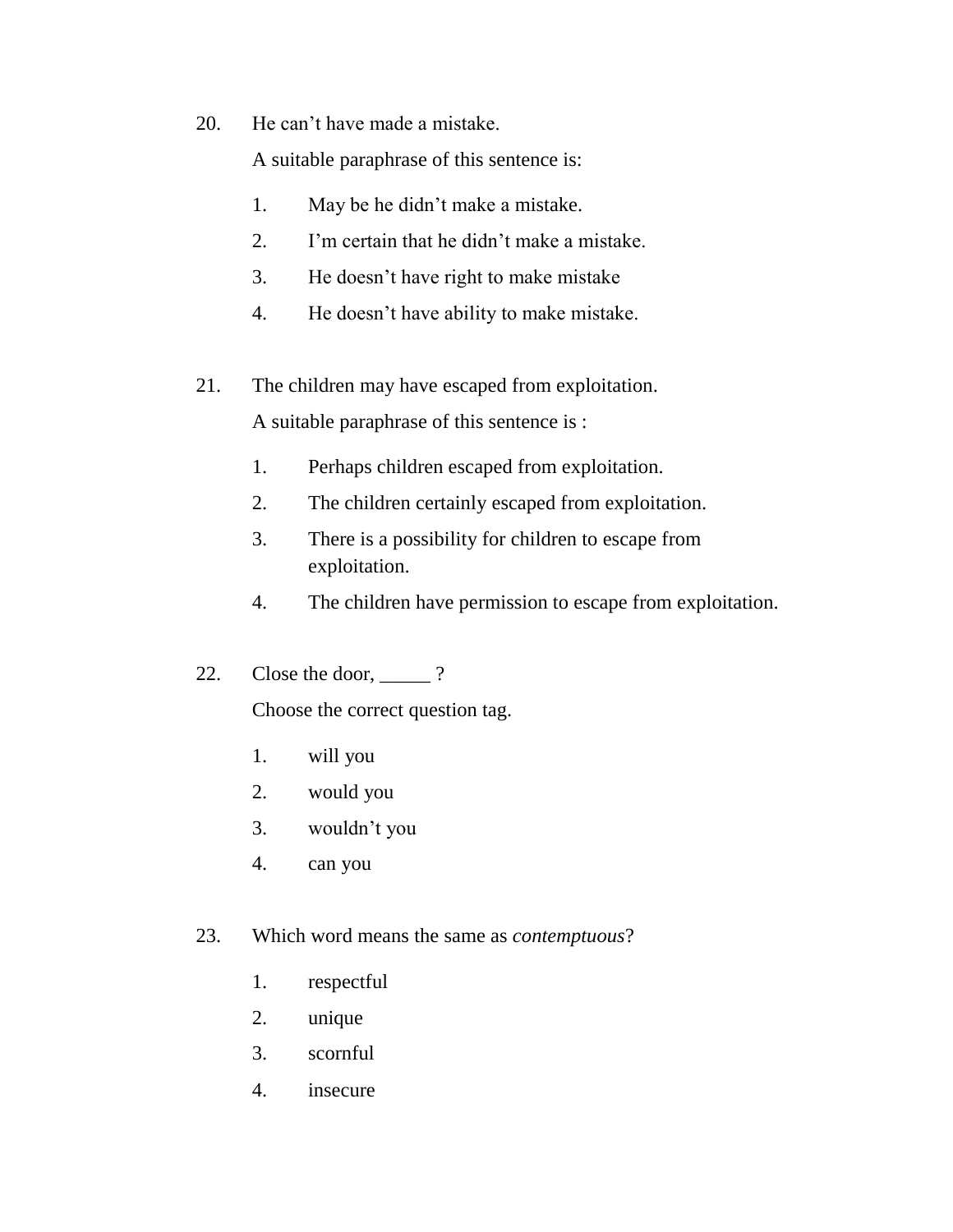- 24. The two cats could be \_\_\_\_\_\_\_\_\_ only by the number of rings on their tails; otherwise, they were exactly alike.
	- 1. separated
	- 2. diversified
	- 3. disconnected
	- 4. differentiated
- 25. Come \_\_\_\_\_\_\_\_ the park later this evening to see the sunset. Choose the correct word to fill in the blank.
	- 1. buy
	- 2. bye
	- 3. by
	- 4. Boy

26. The Pilgrims came to America to escape religious \_\_\_\_\_\_\_. Choose the correctly spelt word.

- 1. persecution
- 2. pursecution
- 3. presecution
- 4. Persecusion
- 27. His curt answer \_\_\_\_\_\_\_\_\_ me even more. Choose the correctly spelt word.
	- 1. agravated
	- 2. agravaeted
	- 3. aggravated
	- 4. aggravatid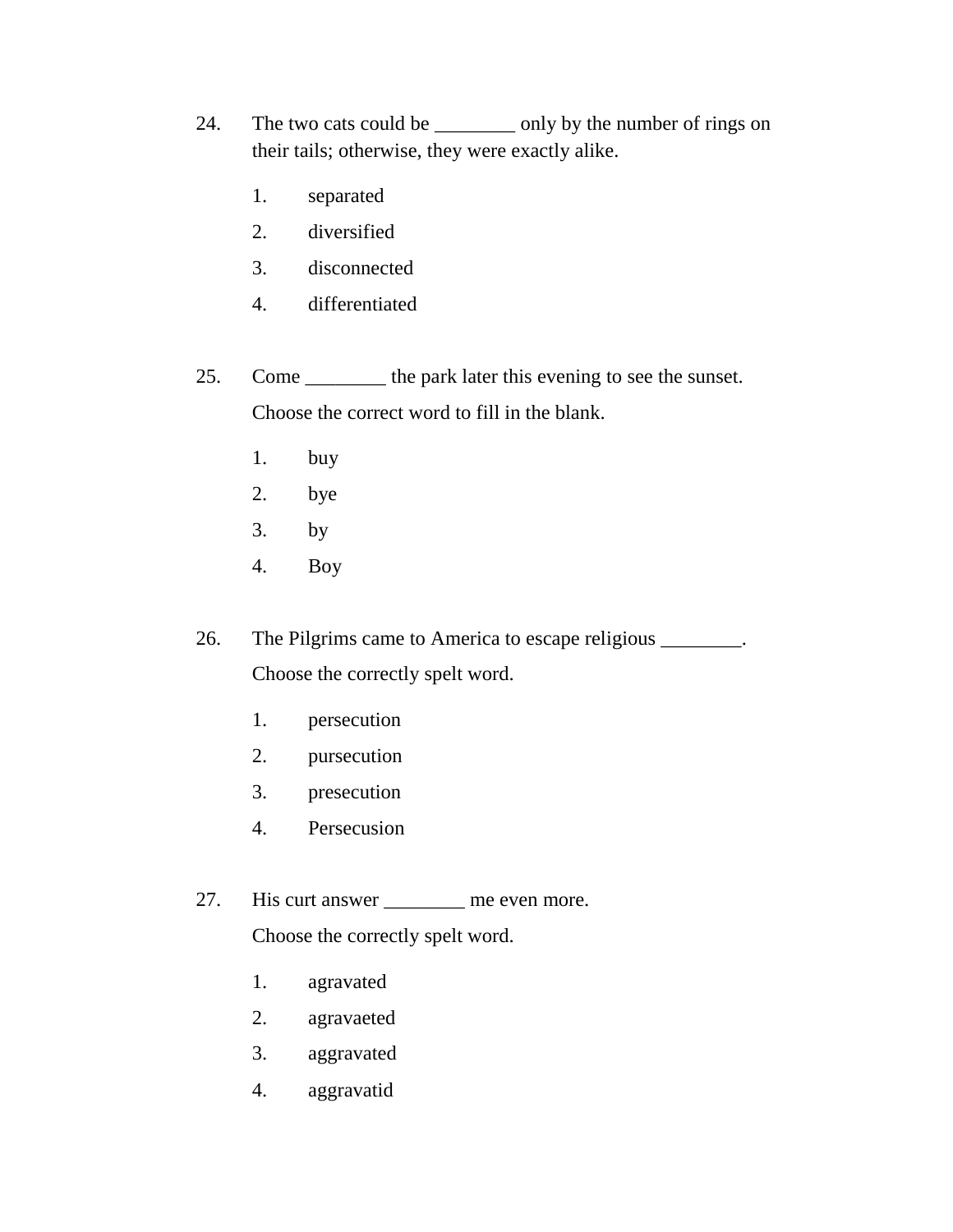28. Milk is \_\_\_\_\_\_\_ before it is sold to customers. Choose the correctly spelt word.

- 1. pastureized
- 2. pasteurized
- 3. pastuerized
- 4. pastuerised

29. \_\_\_\_\_\_\_\_ is often called the awkward stage.

Choose the meaningful and correctly spelt word that fits the blank.

- 1. Adolescense
- 2. Adolescenze
- 3. Adolescence
- 4. Adolscence
- 30. The pilot was a \_\_\_\_\_\_\_\_ in the Air Force. Choose the correctly spelt word:
	- 1. leutenant
	- 2. lieutenant
	- 3. leutienant
	- 4. lutenant
- 31. Shashank is really aggressive and he should know when to \_\_\_\_. Choose the appropriate phrasal verb:
	- 1. back up
	- 2. back off
	- 3. back over
	- 4. back down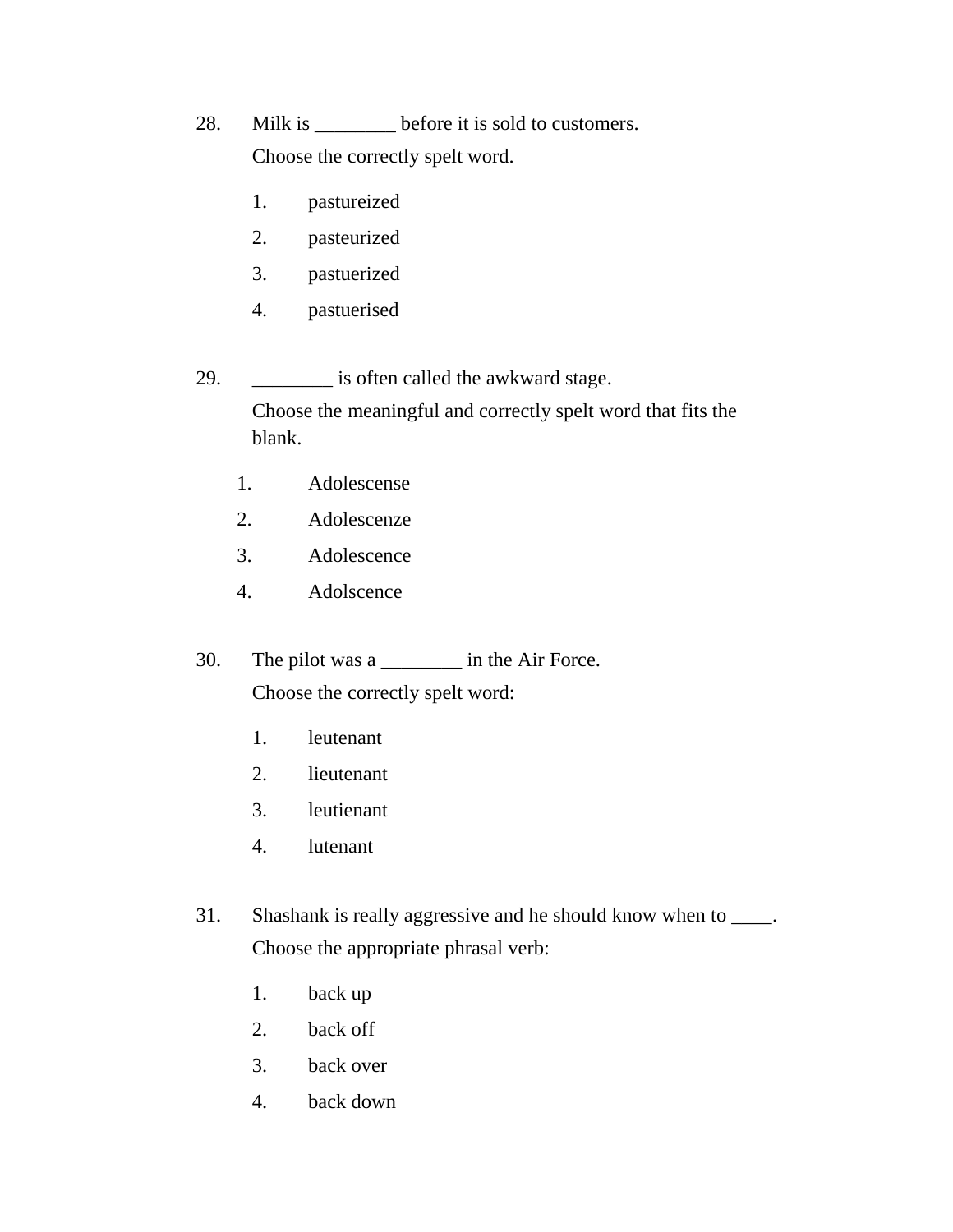32. Shreya felt \_\_\_\_ when she left her job.

Choose the suitable expression.

- 1. let on
- 2. let down
- 3. let over
- 4. let in

33. *To lay bare* means

- 1. To disclose a secret
- 2. To remove clothes
- 3. To do a favour
- 4. To expose oneself
- 34. Which of the following prefixes can be added to make opposite of *practical?*
	- 1. In-
	- 2. Im-
	- 3. Un-
	- 4. Dis-
- 35. What you said was a shot in the dark.

Choose the meaning of the underlined phrase:

- 1. A right thing to do
- 2. A right thing to follow
- 3. Simply a suspense
- 4. Simply a guess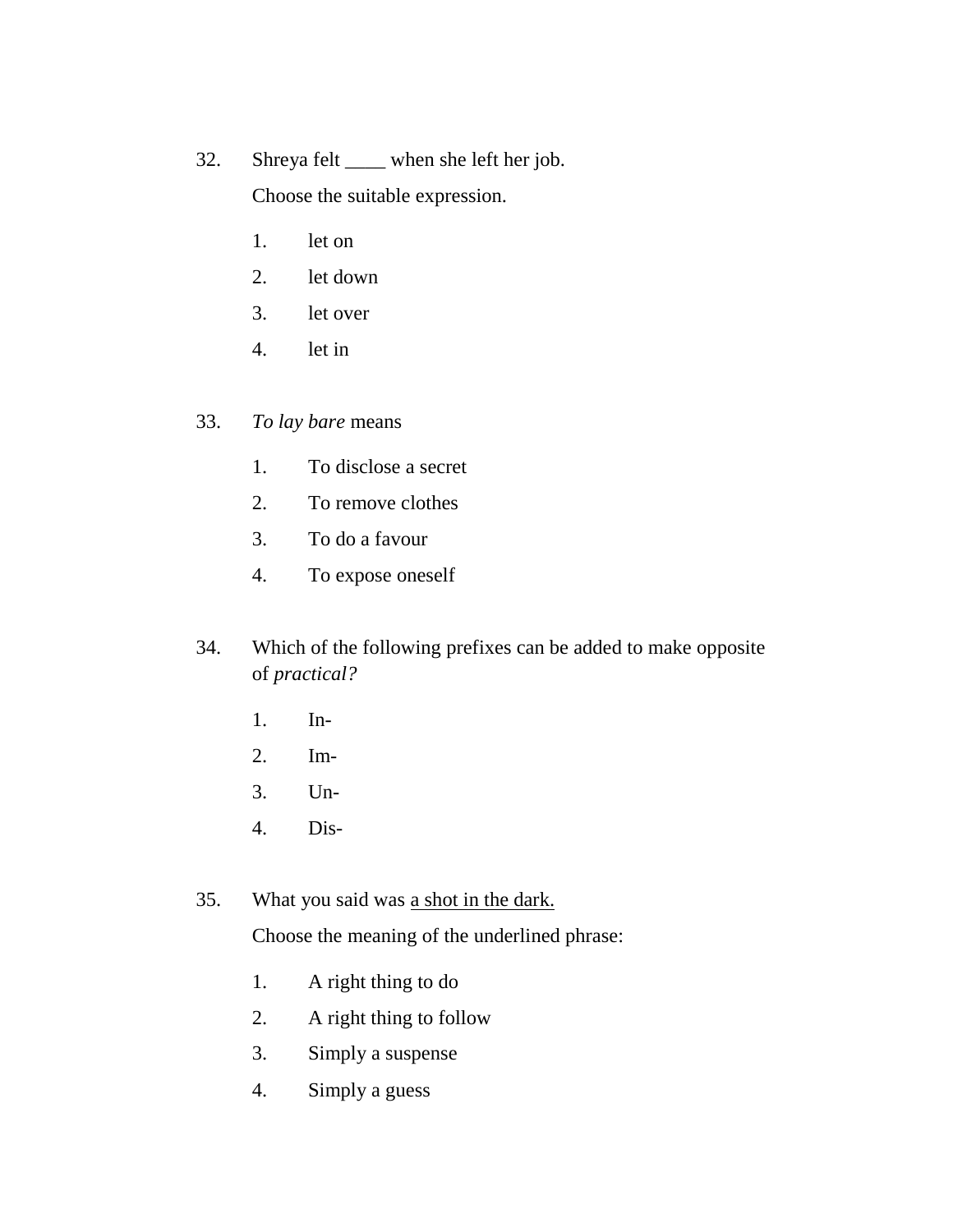- 36. Which of the following is the root word of *Permission?*
	- 1. Permis
	- 2. Permiss
	- 3. Permit
	- 4. Permissi
- 37. Which of the following pair of words is possible?
	- 1. Expectant, Expectancy
	- 2. Difference , Differency
	- 3. Pregnance, Pregnancy
	- 4. Preferrent, Preferency
- 38. Which of the following words is spelt correctly?
	- 1. Angular
	- 2. Anguler
	- 3. Angulor
	- 4. Angulir
- 39. You shouldn't stay so much at home.

Which of the following options can be used to improve the underlined part?

- 1. stay at home so much.
- 2. staying home so much.
- 3. stay home very much.
- 4. very much at home.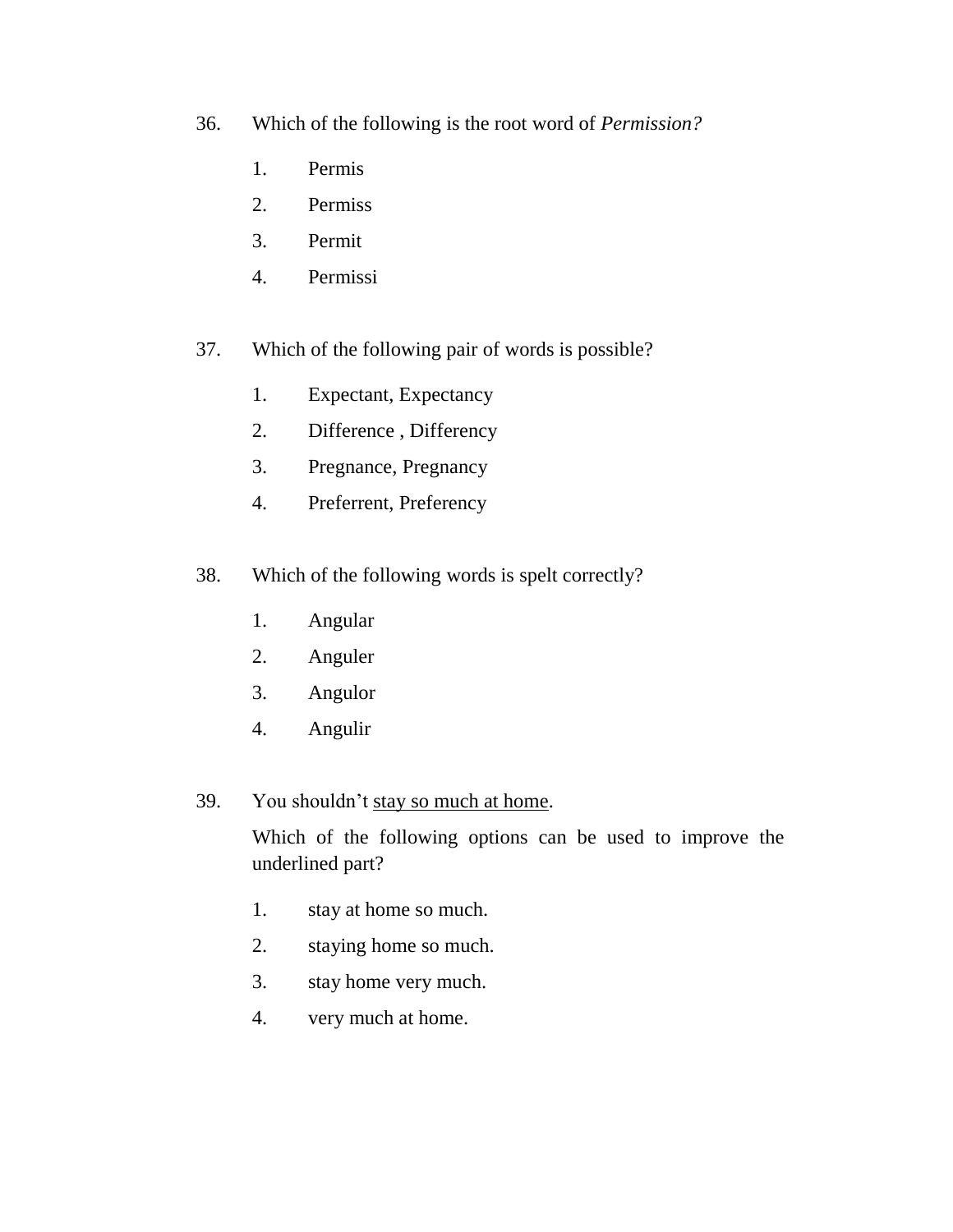- 40. When I drove past your house, I saw ten birds sit on the roof. Which of the following options can replace the underlined part?
	- 1. I saw ten birds sitting on the roof.
	- 2. I see ten birds sitting on the roof.
	- 3. on the roof I saw ten birds sit.
	- 4. I saw sitting ten birds on the roof.
- 41. Shreya has no hope getting the job she wants.

Which of the following options can improve the underlined part:

- 1. no hope she wants of getting the job.
- 2. no hope of getting the job she wants.
- 3. the job of getting no hope she wants.
- 4. she wants no hope of getting the job.
- 42. their industrial neighbors  $(P)/as$  a defense against  $(Q)/s$ , the cities appropriated (R)/this encroachment and to enlarge their tax bases (S)

Choose the correct sequence labeled as PQRS to produce the correct sentence

- 1. QSRP
- 2. PQRS
- 3. SPQR
- 4. RQPS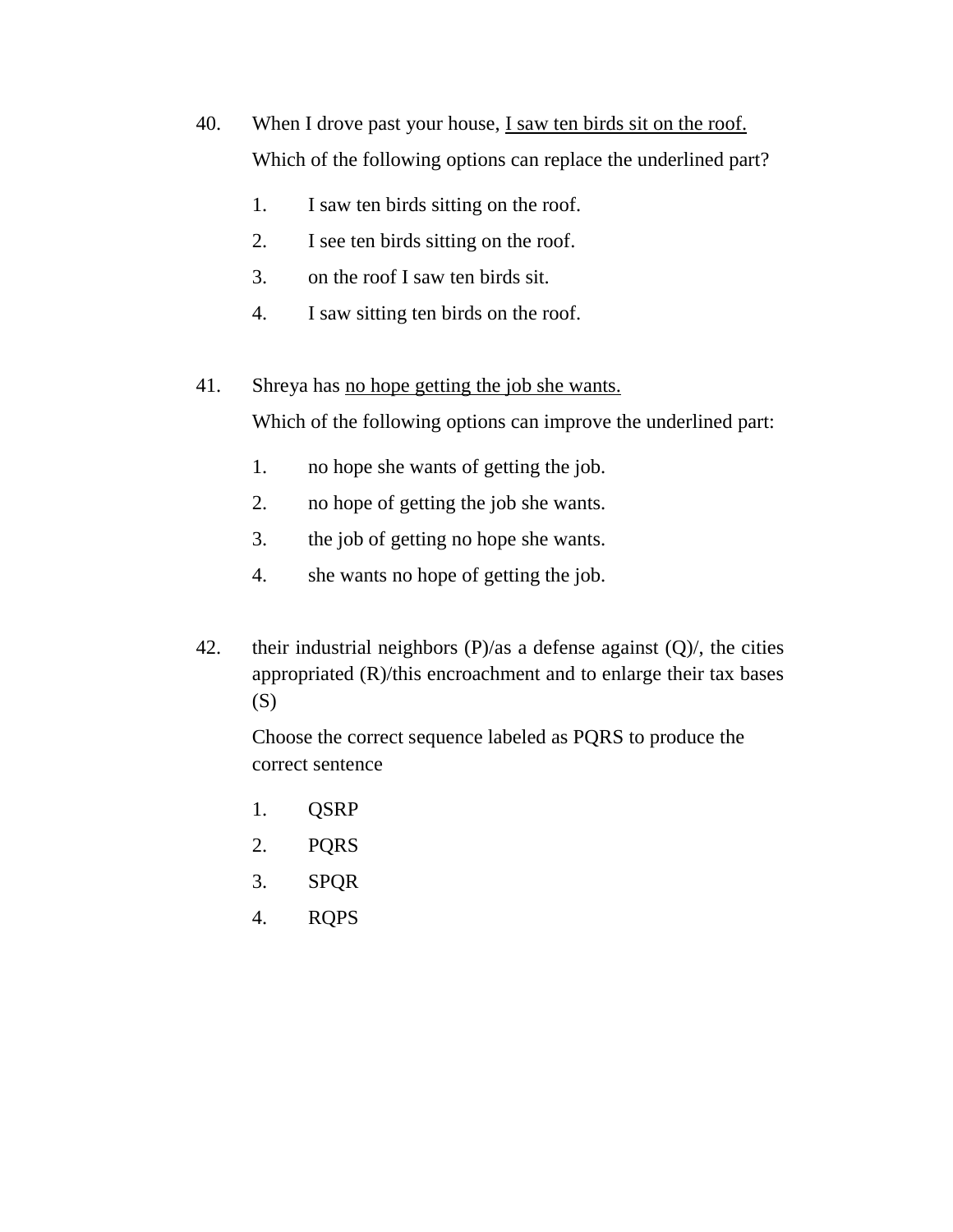43. to breed and perpetuate their kind (P)/are very short and they have many enemies (Q)/ /insects' lives (R)/ but they must survive long enough (S)

Choose the correct sequence labeled as PQRS to produce the correct sentence

- 1. SPRQ
- 2. RPQS
- 3. RQSP
- 4. PQRS
- 44. Shyam spent years working on his experiment, only it didn't work.

Which of the following words can be used in place of the underlined:

- 1. such
- 2. however
- 3. so as to
- 4. despite
- 45. As soon as he came, the rain started. Change this sentence into negative.
	- 1. As soon as he came, it didn't rain.
	- 2. No sooner had he come than the rain stopped.
	- 3. No sooner had he come than the rain started.
	- 4. As soon as he did not come, the rain started.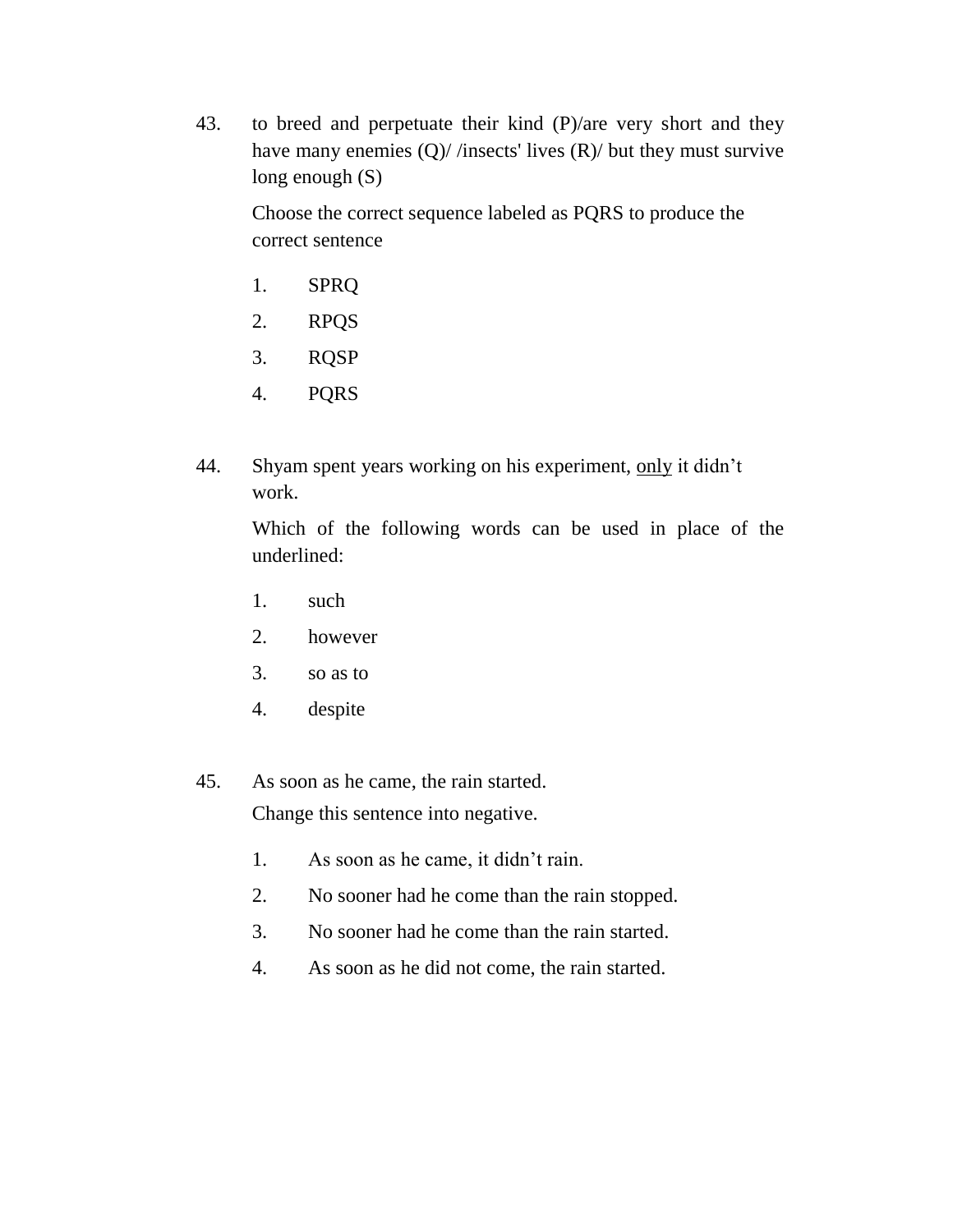46. Choose the synonym for ' Enigma'

- 1. Laughter
- 2. Enclosure
- 3. Mystery
- 4. Shadow

47. T've enjoyed myself.' '

Choose the correct response

- 1. So have I.
- 2. So I have.
- 3. So do I.
- 4. So I do.

48. The scenery is **beautiful**.

The underlined word works as:

- 1. Subject of the sentence
- 2. Object of the sentence
- 3. Object complement
- 4. Subject complement
- 49. Sam was having a beautiful dream \_\_\_\_\_\_\_\_\_.

Choose the second part of the sentence.

- 1. when the alarm clock rang
- 2. when the alarm clock ring
- 3. when the alarm clock rung
- 4. when the alarm clock had rung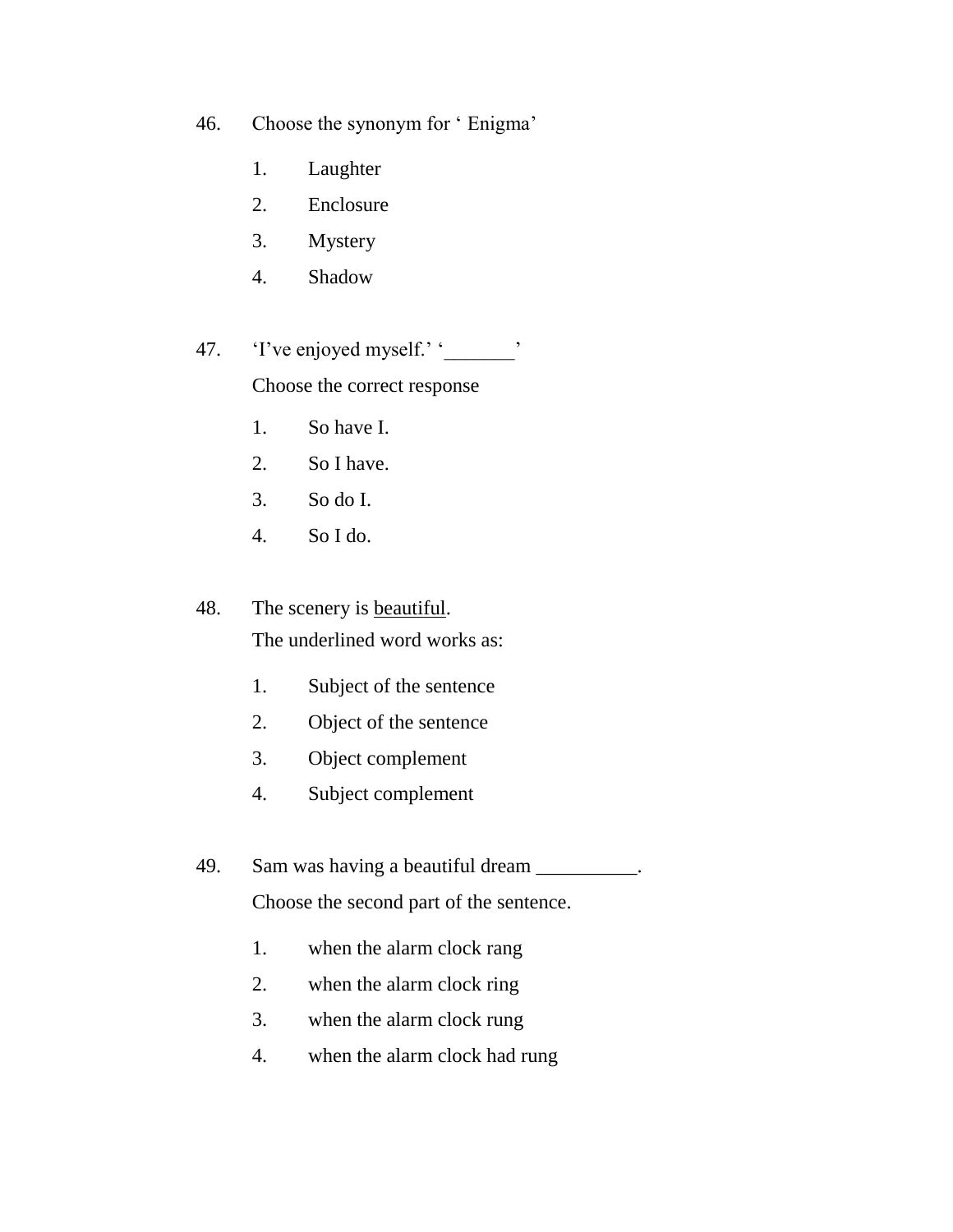- 50. Which of the following verb forms is not used to express future time?
	- 1. Simple present form
	- 2. Present perfect form
	- 3. Present continuous form
	- 4. Going to form
- 51. Which of the following sentences is written in comparative degree?
	- 1. Shweta is less smart than Asha.
	- 2. Asha is more smarter than Shweta.
	- 3. Asha is the smartest girl.
	- 4. Shweta is less smarter than Asha.
- 52. A complex sentence should have
	- 1. two independent clauses
	- 2. at least one independent clause and one subordinate clause
	- 3. only a subordinate clause
	- 4. only an independent clause
- 53. I'm working hard for this exam, \_\_\_\_\_? Choose the correct question tag
	- 1. can't I
	- 2. aren't I
	- 3. amn't I
	- 4. don't I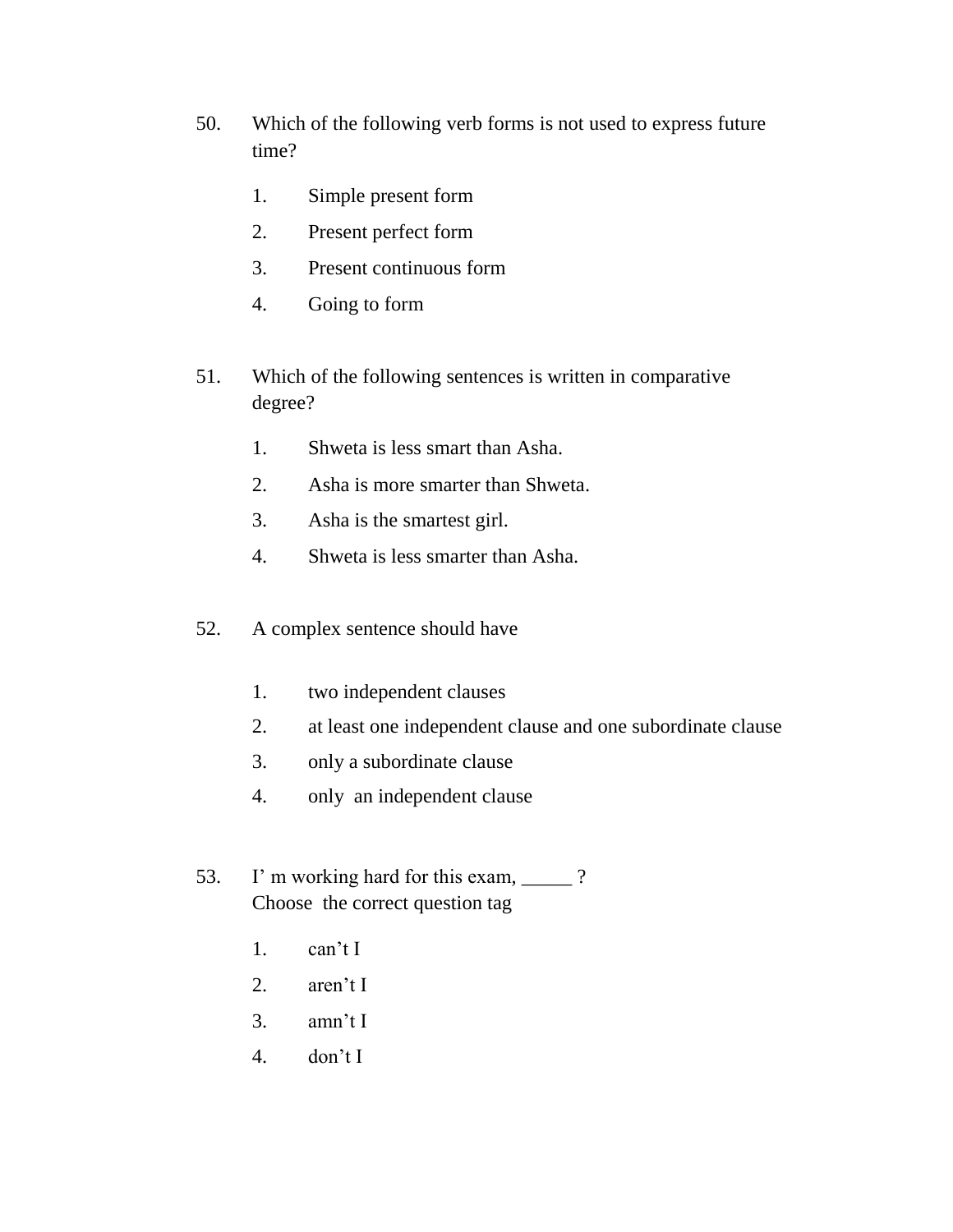54. "Shall we go to the party tonight?" "
<u>\_\_\_\_\_\_</u> giving the party?"

- 1. Whos
- 2. Whose
- 3. Who's
- 4. Whos'
- 55. I won't stand a chance!

The underlined word is a contracted form of

- 1. will not
- 2. would not
- 3. were not
- 4. what not
- 56. You will have to work on weekend. In this sentence 'have to' is used to express
	- 1. Compulsion
	- 2. Ability
	- 3. Possibility
	- 4. Permission
- 57. I went with my father.

Choose appropriate question from the options to get the above answer.

- 1. Who did you go with?
- 2. Whom do you go with?
- 3. Who did you went with?
- 4. Whom you go with?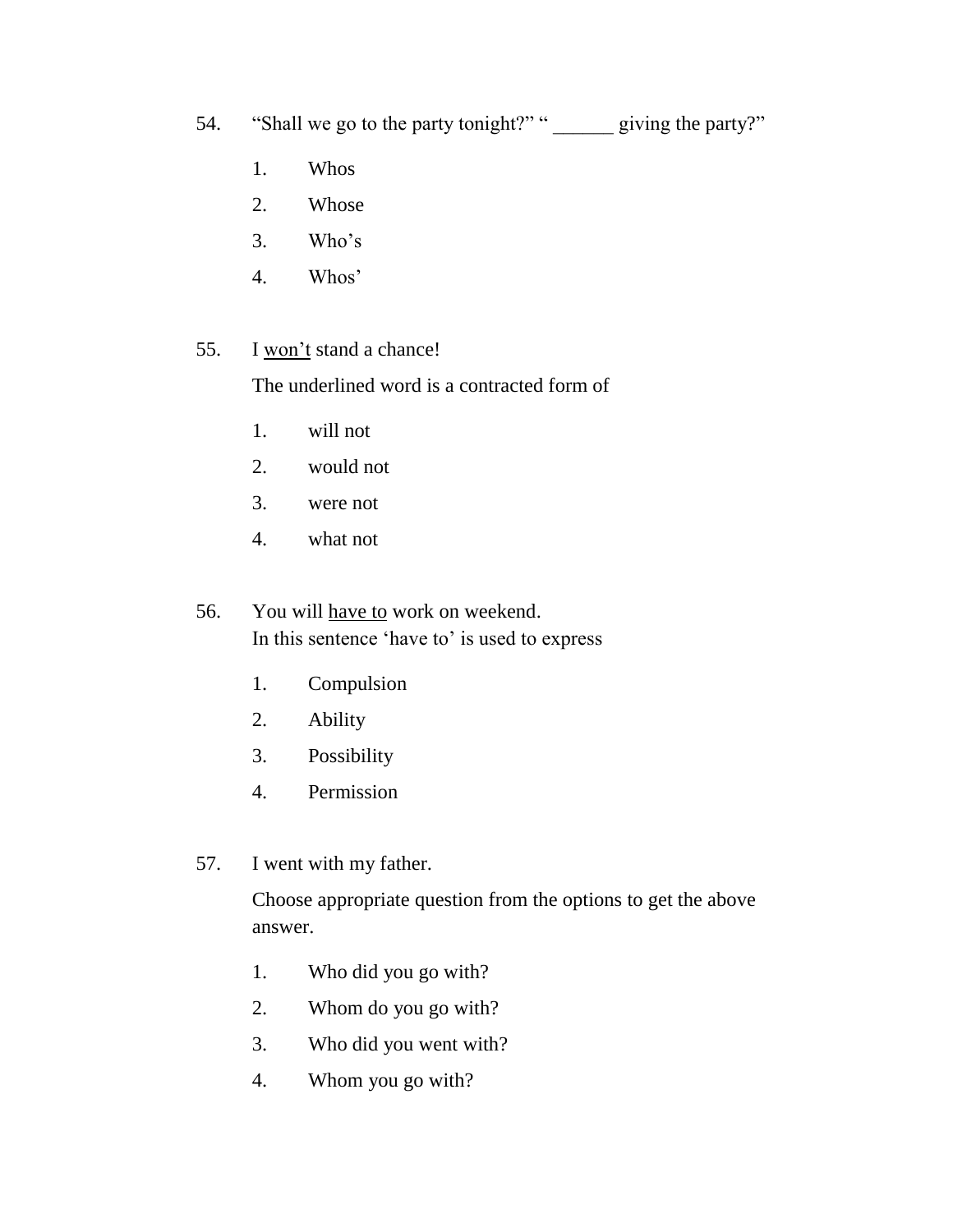58. We are going to Laddakh in January.

This sentence refers to

- 1. Possibility
- 2. Fixed plan
- 3. Ongoing action
- 4. Routine
- 59. Which of the following statements is not true?
	- 1. Adverbs modify verbs, adjectives and other adverbs.
	- 2. Adverbs like often, sometimes or probably go after auxiliary verbs.
	- 3. All adverbs can go between the verb and the object.
	- 4. Expressions of place usually go before expressions of time.
- 60. Commas are used to
	- 1. enclose adverbials
	- 2. link contrasting statements
	- 3. separate a series of loosely related clauses
	- 4. to join two or more associated words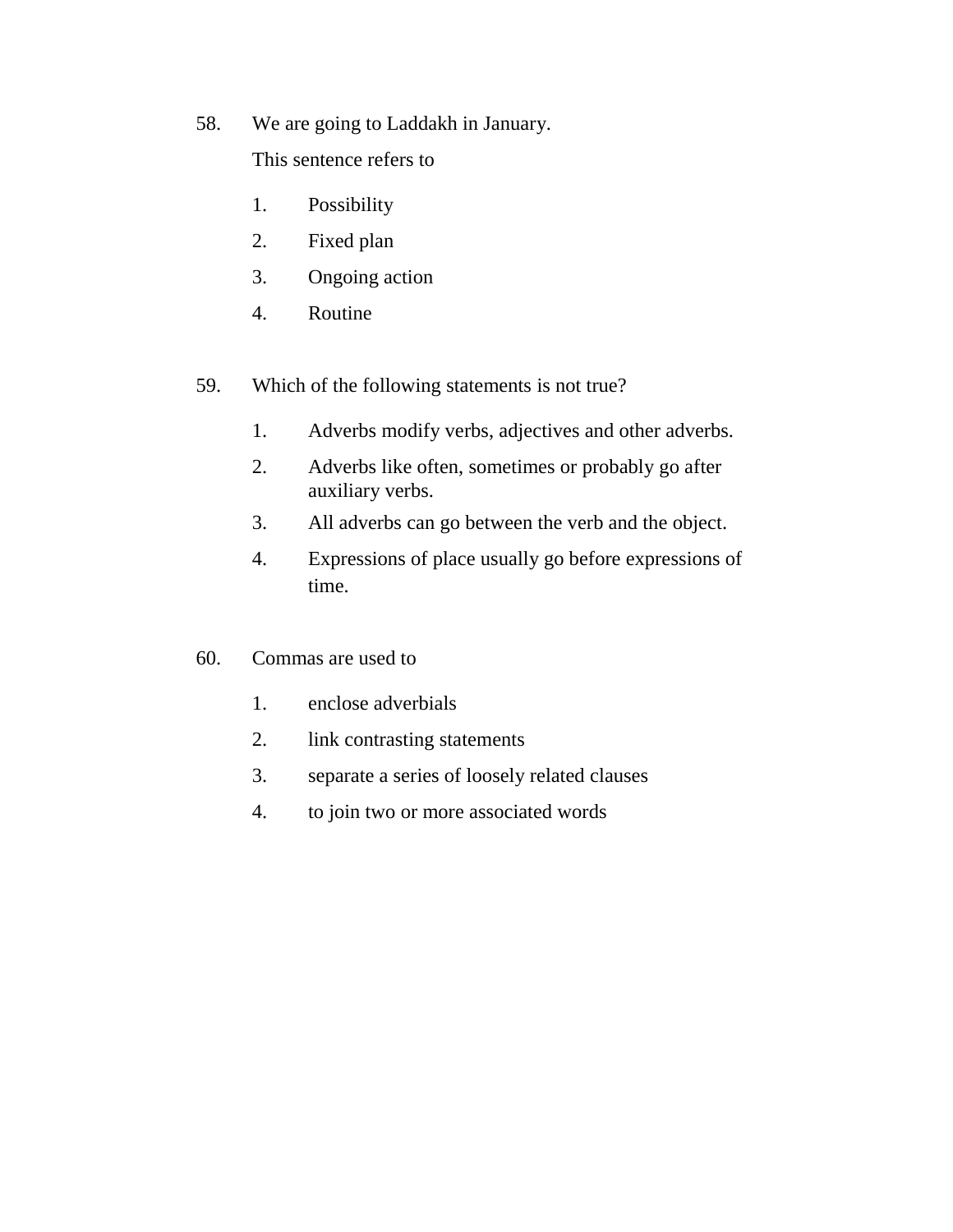- 61. Select the sentence with correct punctuation
	- 1. Jugal and Pavani, the couple from next door, are coming for dinner tonight.
	- 2. Jugal, and Pavani the couple from next door, are coming for dinner tonight.
	- 3. Jugal and, Pavani, the couple from next door, are coming for dinner tonight.
	- 4. Jugal and Pavani, the couple, from next door, are coming for dinner tonight.
- 62. Where do you keep newspapers?

The passive form of this sentence is:

- 1. Where have newspapers kept by you?
- 2. Where are newspapers kept by you?
- 3. Where does newspapers kept by you?
- 4. Where are newspapers being kept?
- 63. A lover of books is
	- 1. Acrophile
	- 2. Bibliophile
	- 3. Anglophile
	- 4. Bookphile
- 64. Philology is
	- 1. The study of philosophy
	- 2. The study of literature
	- 3. The study of history
	- 4. The study of languages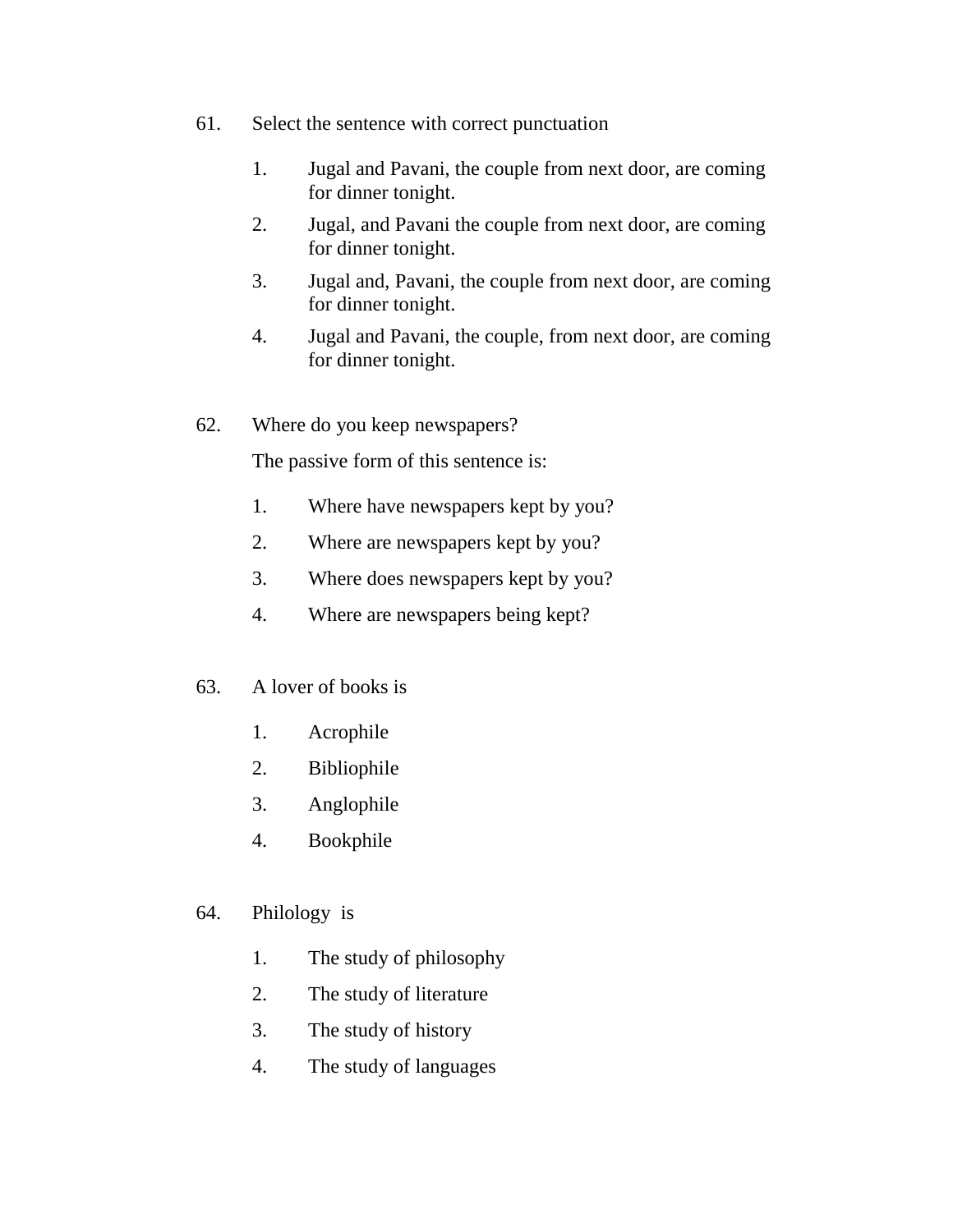- 65. Choose the correctly spelled word:
	- 1. Exorbitant
	- 2. Ecsorbitant
	- 3. Exorbitnt
	- 4. Exrbitante
- 66. Choose the correctly spelled word:
	- 1. Insecant
	- 2. Insessant
	- 3. Insesant
	- 4. Incessant
- 67. I have learnt dance \_\_\_\_\_ watching dance shows. Choose correct preposition
	- 1. at
	- 2. with
	- 3. by
	- 4. from
- 68. Parents should \_\_\_\_\_\_children from watching crime shows. Choose the correct word to fill in the blank.
	- 1. prevent
	- 2. ask
	- 3. request
	- 4. order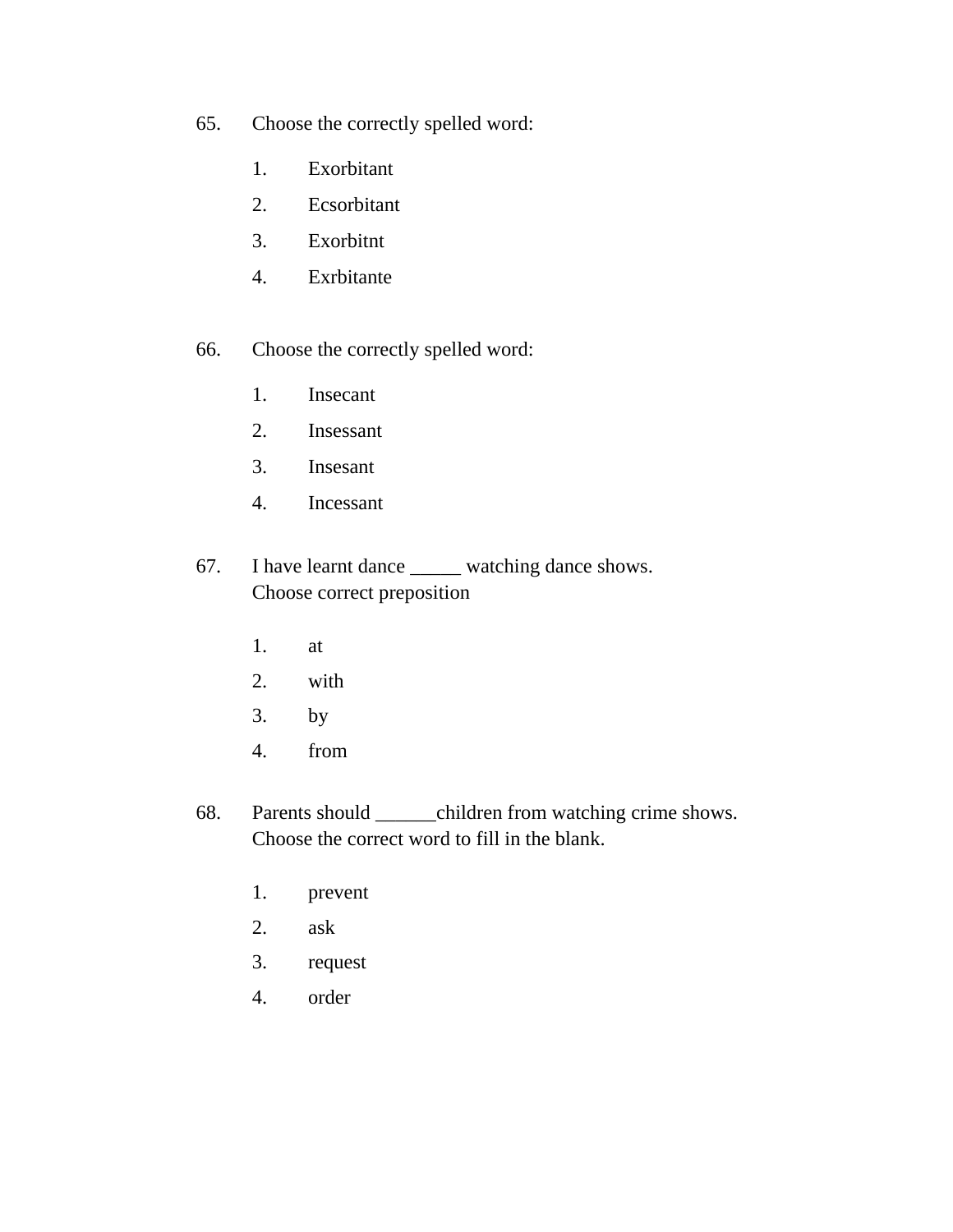69. West Germans were found apathetic on aiding the emerging nations.

Choose the meaning closest to that of the underlined.

- 1. compassionate
- 2. unrealistic
- 3. indifferent
- 4. dilatory
- 70. India is embarking on a programme for the eradication of Polio in this country. Which of the following is closest in meaning to the underlined word?
	- 1. Wiping out
	- 2. Total control
	- 3. Deactivating
	- 4. Replace
- 71. The Trojan women is a play that <u>cends</u> the age it was written in. It is universal in spirit.

Add an appropriate prefix to the underlined part of the word to complete the sentence meaningfully.

- 1. as-
- 2. des-
- 3. trans-
- 4. dis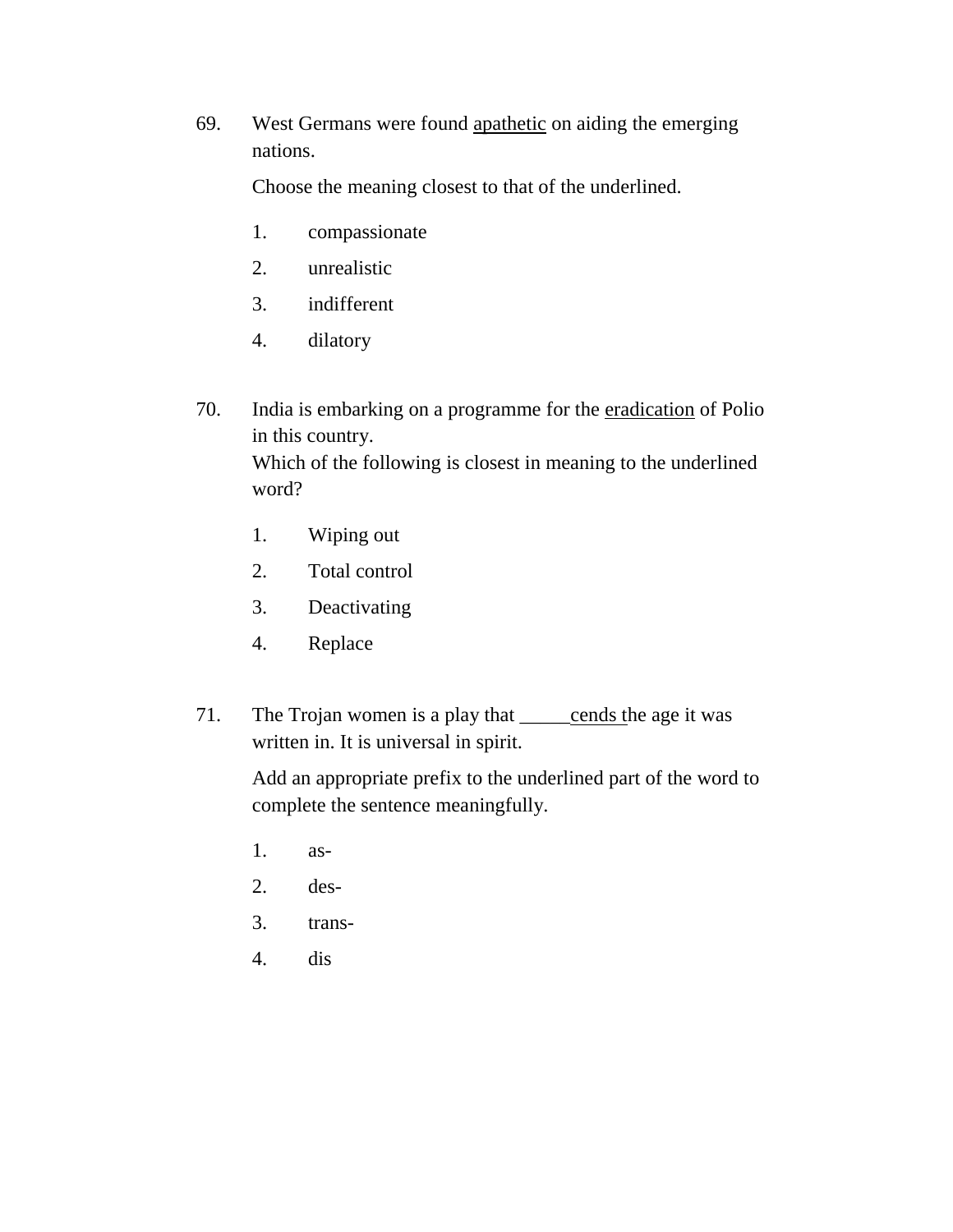72. I am writing an exam.

Chose the passive form

- 1. Exams were being written by me.
- 2. An exam is being written by me.
- 3. An exam was being written by me.
- 4. Exams are being written by me.
- 73. Which of the following words is closest in meaning to 'ancillary'?
	- 1. obvious
	- 2. pertaining to the ankle
	- 3. auxiliary
	- 4. feeble
- 74. 'We've run out of fuel.' ' \_\_\_\_\_\_\_\_\_\_\_\_\_'

Choose a correct response.

- 1. What do we do now?
- 2. What will we do now?
- 3. What we do now?
- 4. What have we done now?
- 75. According to the latest forecast, the tunnel \_\_\_\_\_\_\_\_\_ Choose the correct second part.
	- 1. will be finished next year.
	- 2. will have been finished next year.
	- 3. is finishing next year.
	- 4. has finished next year.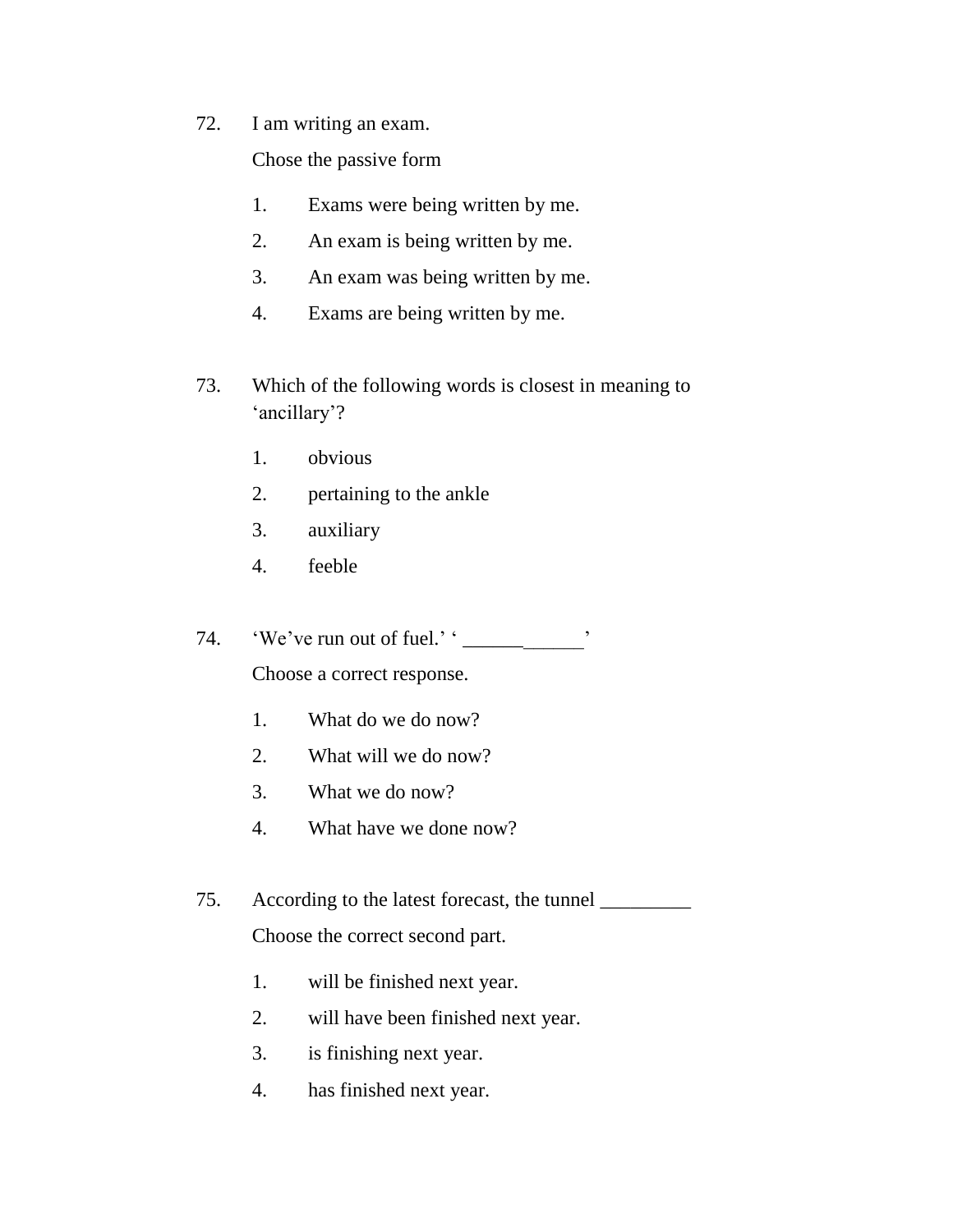- 76. Sam......... the parcel the last time I spoke to him.
	- 1. didn't received
	- 2. hadn't received
	- 3. hasn't received
	- 4. hadn't receive
- 77. My mother deals …………. me in a friendly manner.

Choose the correct preposition.

- 1. with
- 2. at
- 3. by
- 4. of
- 78. The traffic was heavy. My sister reached late to office. Combine these two sentences into a meaningful sentence
	- 1. My sister reached late, so the traffic was heavy.
	- 2. My sister reached late to office because the traffic was heavy.
	- 3. The traffic was heavy, my sister reached late.
	- 4. The traffic was heavy: and then my sister reached late.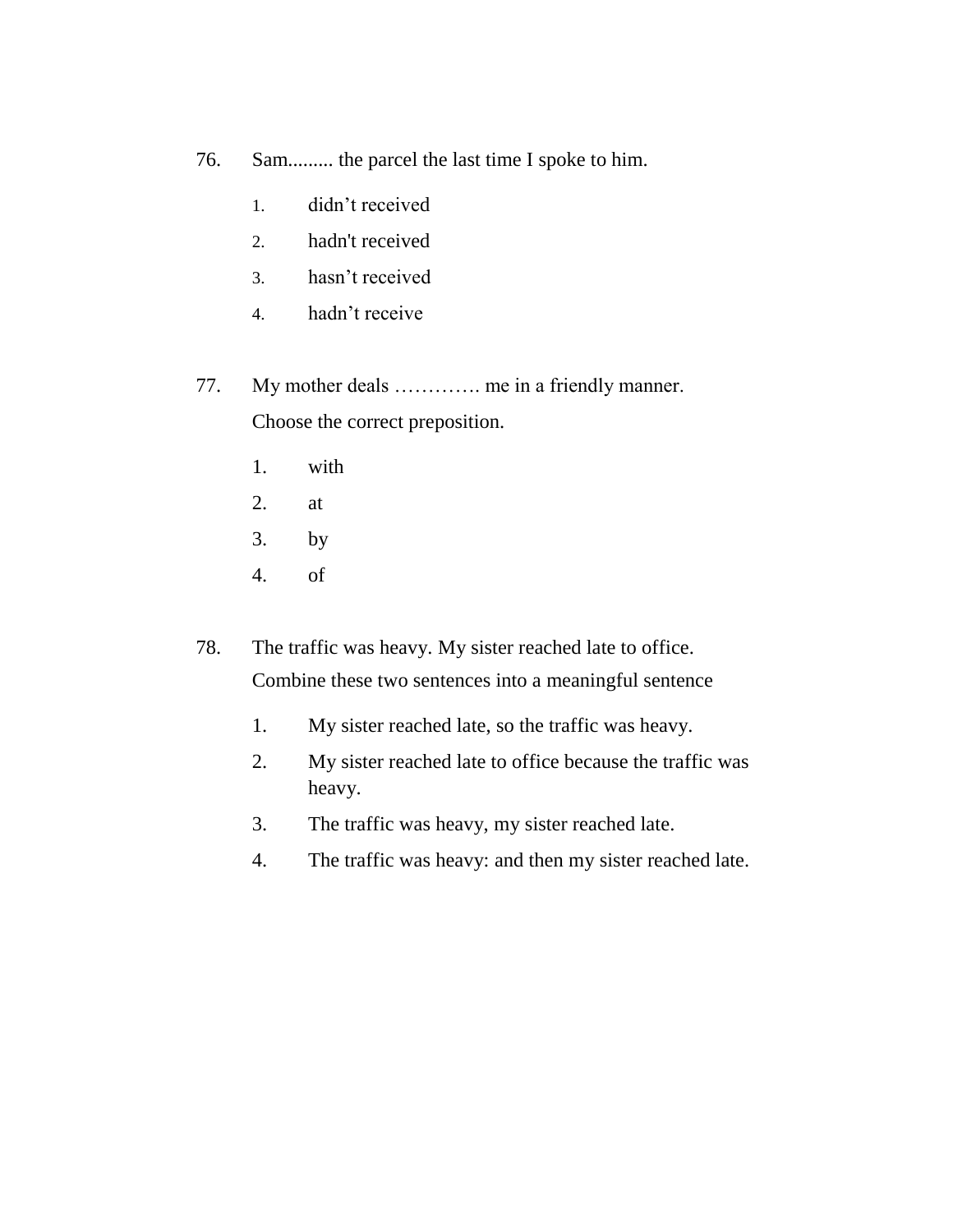- 79. Since Ravi is not well, he cannot go out today. The underlined part is
	- 1. a noun clause
	- 2. adjective clause
	- 3. adverb clause
	- 4. coordinate clause
- 80. There are many ways to achieve a goal.

Which of the following proverbs can replace the above expression?

- 1. There is more than one way to skin a cat.
- 2. Better late than never.
- 3. A bird in the hand is worth two in the bush.
- 4. After the feast comes the reckoning.
- 81. Still waters run deep.

The underlined word is a/an

- 1. Adjective
- 2. Adverb
- 3. Noun
- 4. Conjunction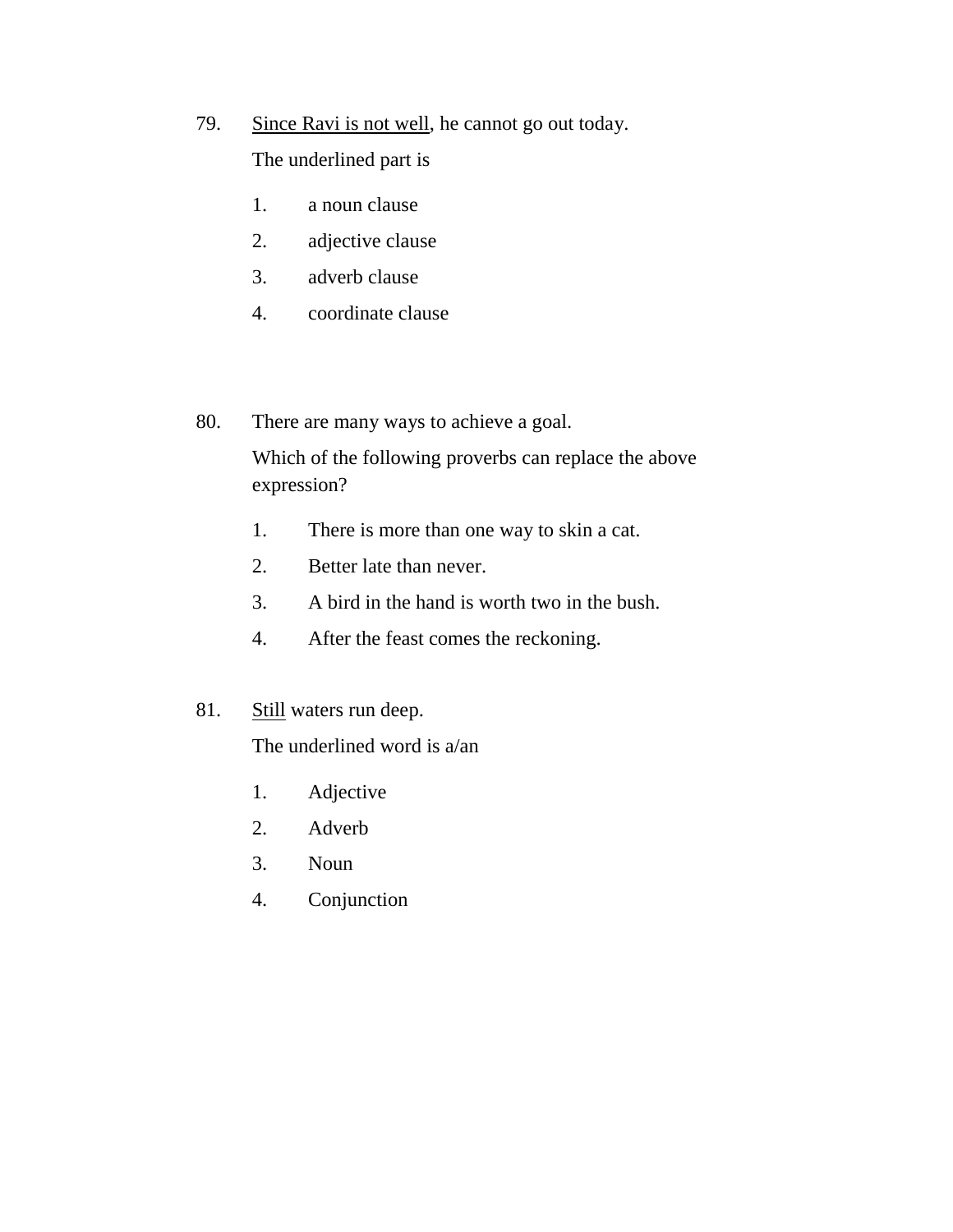- 82. 'Sara, would you like to come for lunch on Friday?' asked Maya. The reported form is:
	- 1. Maya asked Sara if she will come for lunch on Friday.
	- 2. Maya told Sara if she could come for lunch on Friday.
	- 3. Maya asked Sara if she would like to come for lunch on Friday?
	- 4. Maya asked Sara if she would like to come for lunch on Friday.
- 83. Parents may worry if their teenage children

Select the appropriate option to complete the sentence in a formal manner.

- 1. vanish for hours on end with their friends
- 2. neglect to inform them of their intention to spend time with friends
- 3. are out all the time with their mates.
- 4. roam around with their buddies.
- 84. The judge accepted the testimony in toto. The underlined phrase means:
	- 1. entirely
	- 2. partially
	- 3. inadequately
	- 4. frequently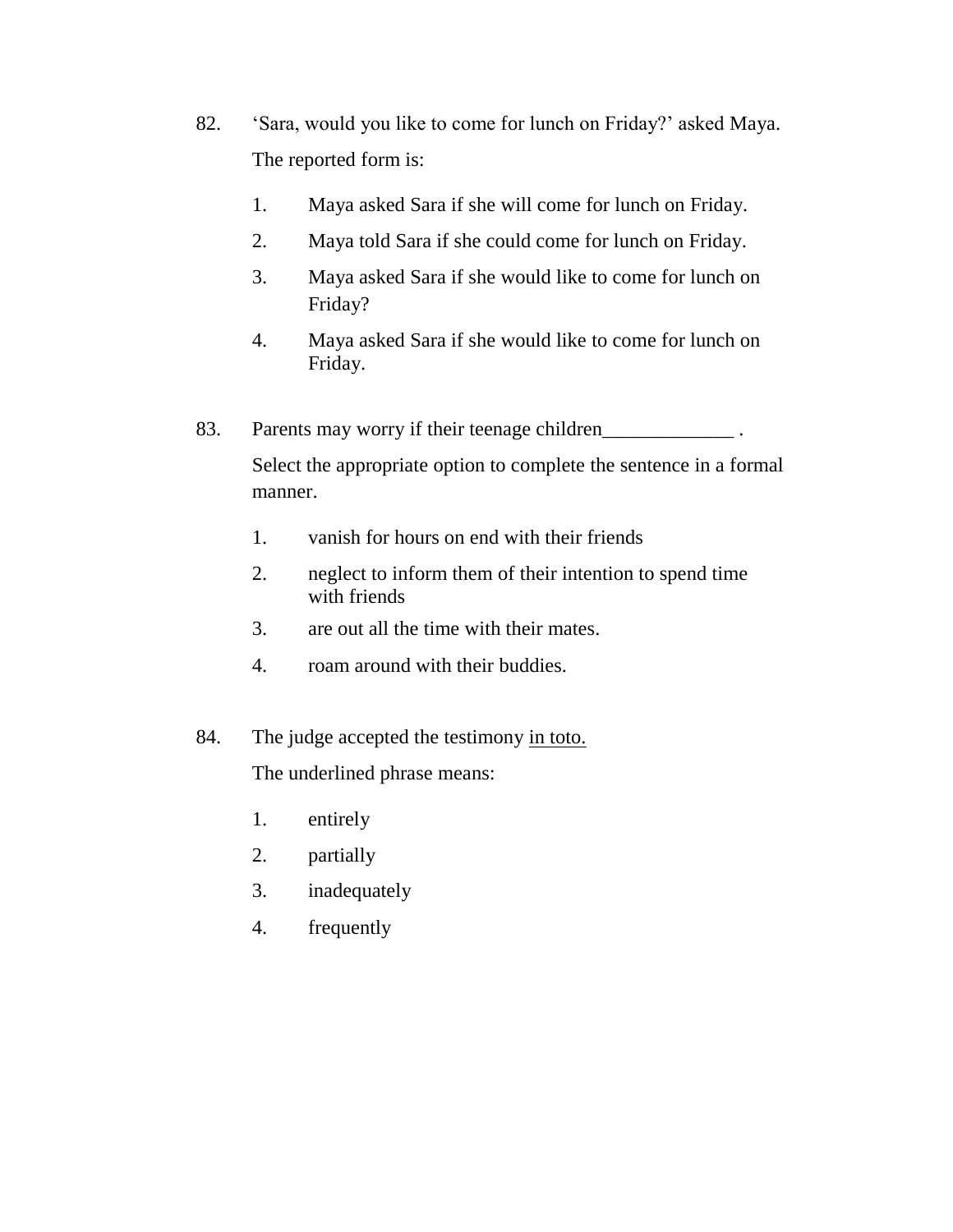85. The case was adjourned sine die.

The underlined phrase means

- 1. indefinitely
- 2. till next day
- 3. for the day
- 4. for a week

86. Find the odd one out

- 1. Milk
- 2. Water
- 3. Oil
- 4. Ice
- 87. Choose the sentence which is properly punctuated.
	- 1. The semester is over soon said the students.
	- 2. 'The semester is over soon,' said the students.
	- 3. 'The semester is, over soon', said the students.
	- 4. 'The semester, is over soon', said the students.
- 88. Which of the following options has words in alphabetical order?
	- 1. Apt, Appear, Arrear, Acute
	- 2. Acute, Appear, Apt, Arrear
	- 3. Arrear, Acute, Apt, Appear
	- 4. Acute, Appear, Arrear, Apt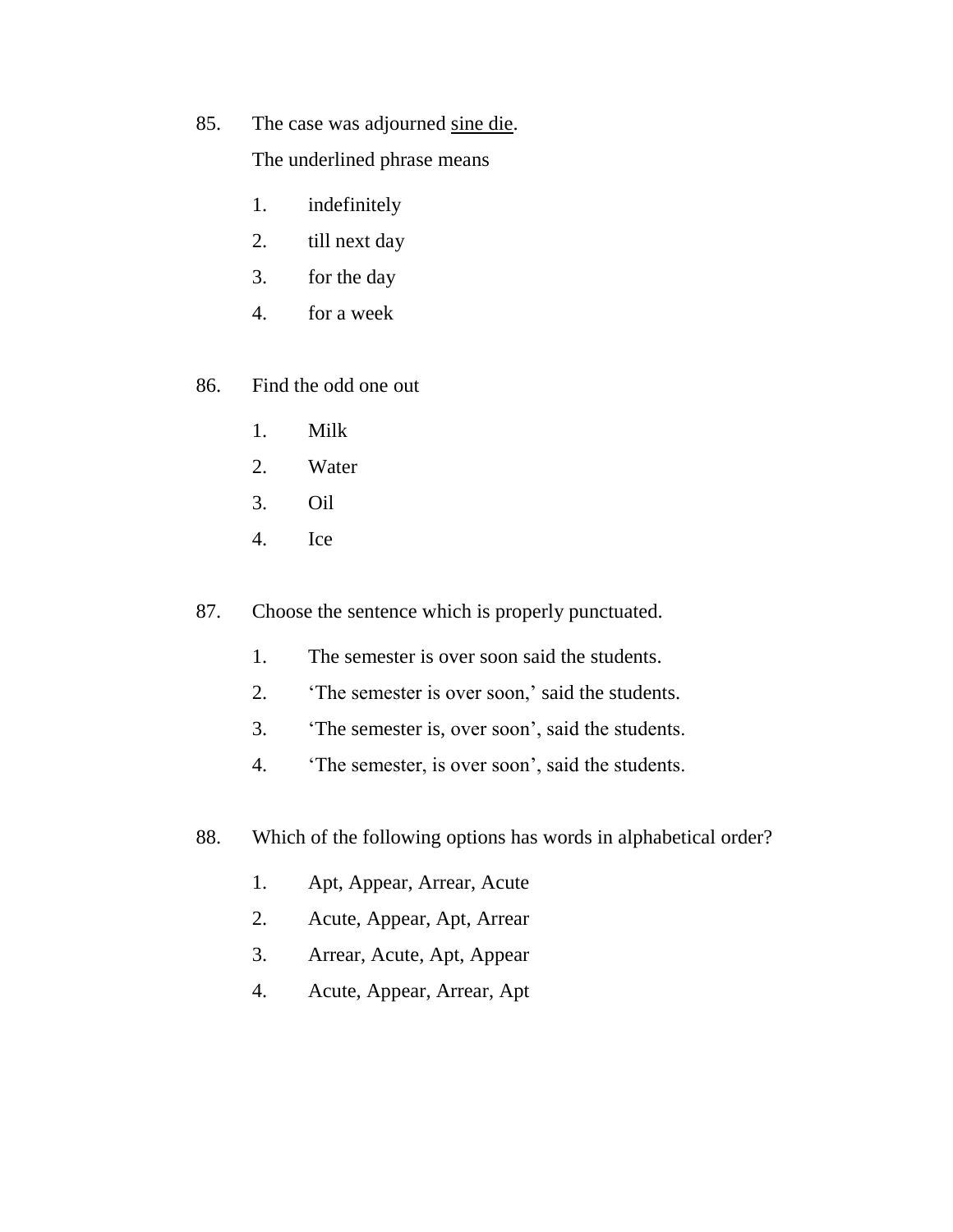- 89. Which of the following lists includes common relative pronouns?
	- 1. and, but, or, nor, for
	- 2. when, if, while
	- 3. furthermore, in addition, on the other hand
	- 4. which, that, who, whom, whose
- 90. Those families sent \_\_\_\_\_\_children to a new school. Choose the best option to fill the blank
	- 1. their
	- 2. his
	- 3. they're
	- 4. her
- 91. James didn't want to go to his friend's wedding, but his wife  $\frac{1}{\sqrt{2}}$  him go.

Choose the word that fits the blank contextually.

- 1. let
- 2. made
- 3. got
- 4. had
- 92. I was washing my clothes in the morning.

The underlined word is a/an

- 1. Transitive verb
- 2. Intransitive verb
- 3. Main verb
- 4. Auxiliary verb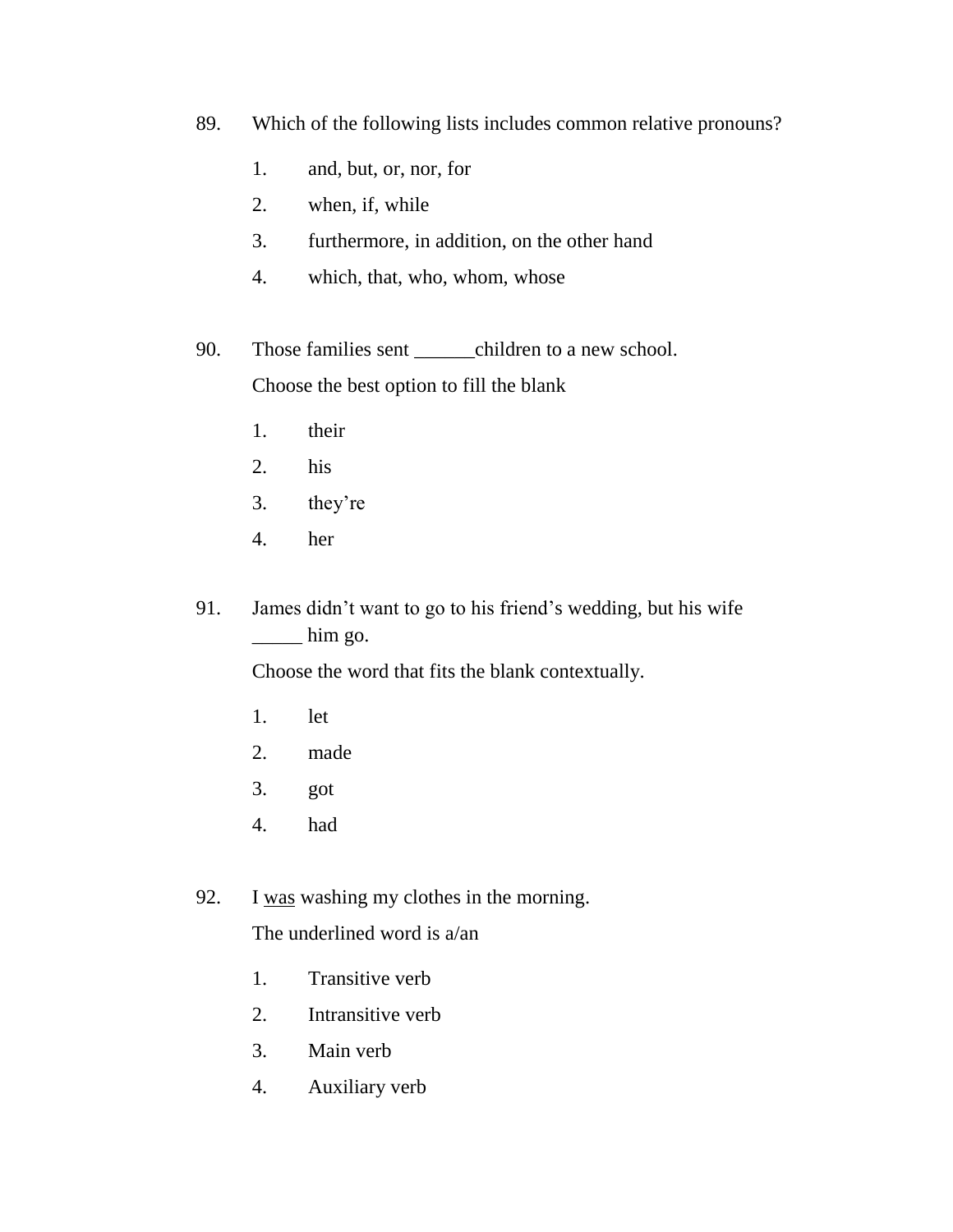## 93. Her conduct deserves reprimand.

Choose the word nearest in meaning to the underlined part.

- 1. accolade
- 2. rebuke
- 3. punishment
- 4. award

94. Sharada will impart no information \_\_\_\_ anyone.

- 1. from
- 2. for
- 3. to
- 4. with

95. P.V. Sindhu has \_\_\_\_\_\_ India on many international occasions.

- 1. represented
- 2. appeared
- 3. symbolized
- 4. signified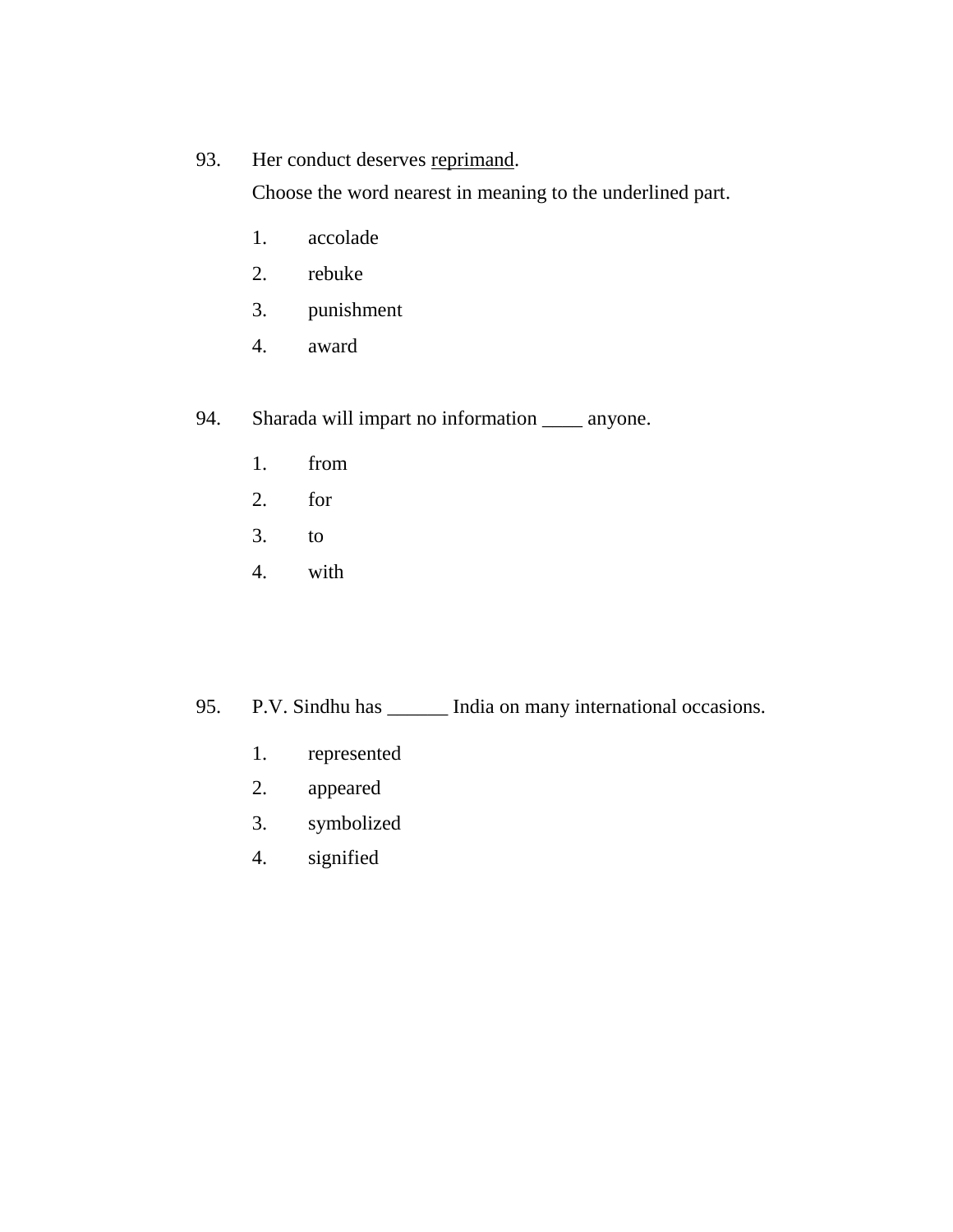## **Direction [96-100]: Read the passage and answer the following questions:**

Steamships were first introduced in the United States in 1807, and John Molson built the first steamship in Canada (then called British North America) in 1809. By the 1830's, dozens of steam vessels were in use in Canada. They offered the traveller reliable transportation in comfortable facilities-a welcome alternative to stagecoach travel, which at the best of times could only be described as wretched. This commitment to dependable river transport became entrenched with the investment of millions of dollars for the improvement of waterways which included the construction of canals and lock systems. The Lachine and Welland canal, two of the most important systems were opened in 1825 and 1829, respectively. By the time that Upper and Lower Canada were united into the Province of Canada in 1841, the public debt for canals was more than one hundred dollars per capita; an enormous sum for the time. But it may not seem such a great amount if we consider that improvements allowed steamboats to remain practical for most commercial transport in Canada until the mid-nineteenth century.

#### 96. What is the passage mainly about?

- 1. the construction of Canals in Canada
- 2. comparison of travel by steamship and stagecoach
- 3. the introduction of steamships in Canada
- 4. the introduction of steamships in the United States